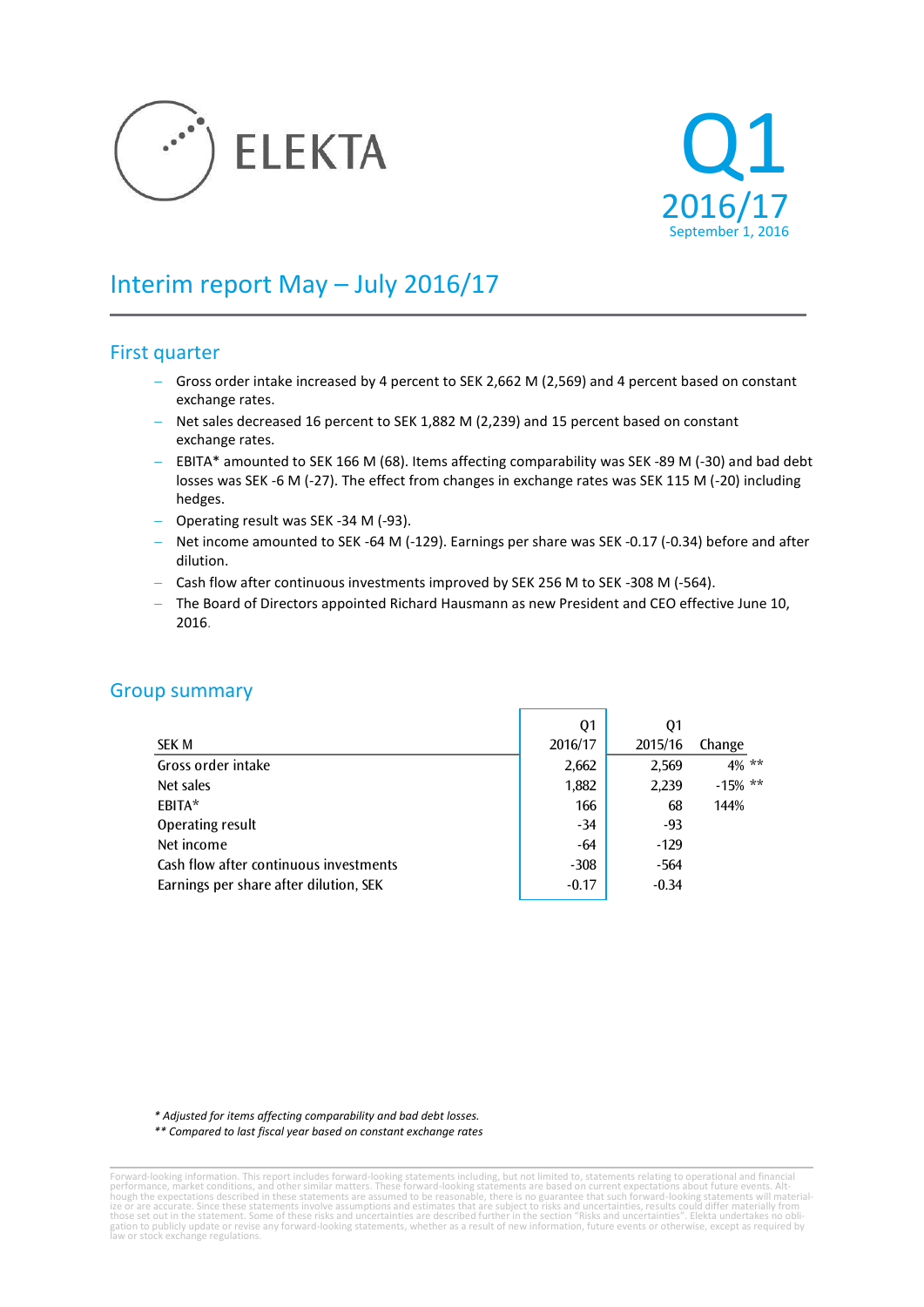

# President and CEO comments

*As outlined during the capital markets day in June, we are making progress on our way to excellence, reducing costs and capitalizing on our innovation leadership in best-in-class treatment solutions and oncology information software.* 

Our gross order intake increased by 4\* percent in the quarter. We had a number of major strategic wins, including the Vienna Hospital Association in Austria and gross orders in region Europe, Middle East and Africa grew by 14\* percent. Overall, we had strong performance in our emerging markets and I am particularly pleased with China, where we reported order growth of 30\* percent. Order intake in North and South America declined 16\* percent. This was from a challenging comparison last year, but it was also below our expectations and we have taken measures for improved performance.

The new produce-to-order process has now been implemented. As previously announced, this will improve cash flow and lower working capital, but have a negative one-off impact of some SEK 500 M on net sales in the first half of this year. In line with this, we saw lower net sales in the quarter. However, on the positive side we have improved the underlying cash flow\*\* by over SEK 400 M and maintained the net working capital to sales ratio at 5 percent.

Efficiency improvements and cost reductions are being realized as planned. Our target is to reduce the cost base with SEK 700 M compared with 2014/15 and we are half way through the process. We are lowering administrative spending and increasing efficiency in marketing, sales and product development. This, in combination with an improved product mix and favorable currency movements, improved our gross margins and EBITA margins in the first quarter.

Elekta is truly an outstanding company, which I feel proud and privileged to lead. Every year, our treatment solutions and oncology information software improve or save the lives of over one million cancer patients. They allow therapy departments to perform better – this has enabled our historical growth and will allow us to create value going forward. For future growth and improved profitability, I have outlined a number of priorities for the coming years:

We will continue to strengthen our position as the industry's innovation leader and prioritize our investments in R&D both in treatment solutions and oncology information software. This will help us to improve cancer care and strengthen our future growth. We have been committed to enhanced imaging and adaptive treatment for many years, which is why we are focusing on the development of our MR-linac. The system is attracting considerable attention ahead of its launch in the second half of calendar year 2017. In addition, I am convinced that our leading oncology information software platform, MOSAIQ®, is a unique asset. We will further capitalize on and invest in it in order to support our customers in a treatment and vendor-agnostic way. Enhancements include big data and analytics as modules.

While visiting cancer centers around the world, I have realized how close and strong our customer relationships are. It's essential that we work continuously to strengthen the customer experience and our commercial activities. It is also clear that there are a number of areas where we can improve by working more efficiently, setting the right priorities and by creating the optimal conditions for our employees to shape the future of cancer care. In short – we shall pursue our drive towards excellence in all we do as one company.

We will complete our transformation program and deliver on our margin target. Thereafter, continuous productivity improvements will become part of our daily business. I am confident that we will continue to be the leader and pioneer in radiation therapy and brain diseases and help our customers to improve or save the lives of their patients.

Richard Hausmann, President and CEO *\*Based on constant exchange rates \*\*Adjusted for one-off cash outflow related to legal processes, including HumediQ, and the transformation program, totaling SEK 170 M (see page 5).*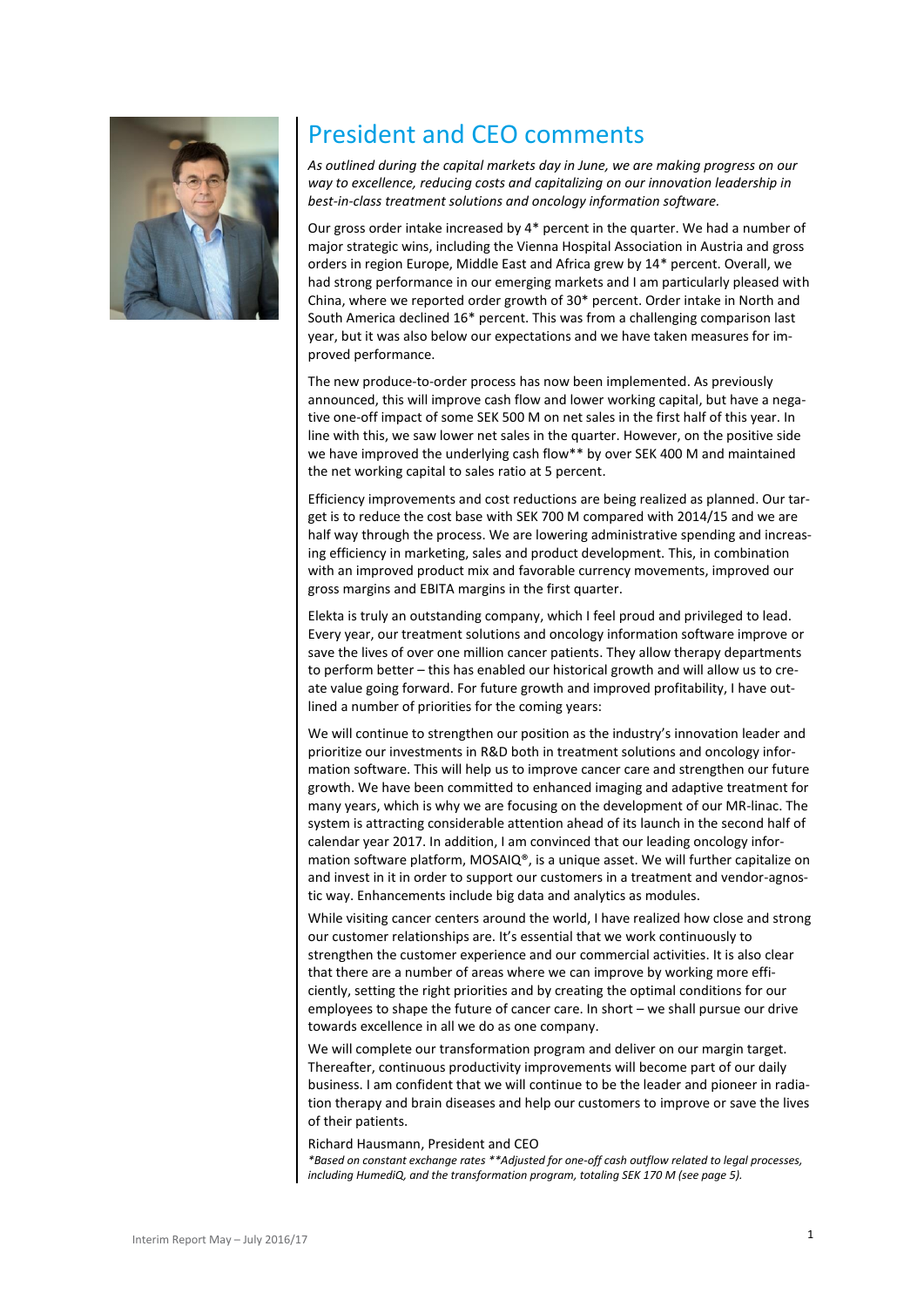## Transformation program

The transformation program, announced in June 2015, is progressing according to plan. It has the objective of creating leaner and more efficient operations with improved profitability and an increased focus on cash flow. It also includes actions to strengthen customer services and innovation capacity with focus on time to market.

The targets for the transformation program are to:

- Reach an EBITA margin of 20 percent in fiscal year 2017/18
- Realize cost reductions of SEK 700\* M with full effect from 2017/18. Approximately half of the savings have been realized.
- Maintain net working capital to sales below 5 percent
- Reduce inventory levels by a produce-to-order process. This implies a temporary reduced production and shipment volume, with a one-off negative revenue impact of about SEK 500 M in the first half of fiscal year 2016/17

*\* Base year 2014/15, excluding currency effects.*

*Presented amounts refer to the fiscal year 2016/17 and amounts within parentheses indicate comparative values for the equivalent period last fiscal year unless otherwise stated.*

## Order intake and order backlog

*From fiscal year 2016/17, Elekta reports gross order intake instead of net order intake. This is in line with industry peers.*

Gross order intake increased 4 percent to SEK 2,662 M (2,569) and 4 percent based on constant exchange rates.

#### Gross order intake

|                                | Q1    | Q1              |            | 12 months   May - Apr |         |
|--------------------------------|-------|-----------------|------------|-----------------------|---------|
| SEK M                          |       | 2016/17 2015/16 | Change*    | rolling               | 2015/16 |
| North and South America        | 811   | 992             | $-16%$     | 4.773                 | 4,954   |
| Europe, Middle East and Africa | 830   | 736             | <b>14%</b> | 4,918                 | 4,824   |
| Asia Pacific                   | 1.021 | 841             | 20%        | 4,223                 | 4,043   |
| Group                          | 2,662 | 2,569           | 4%         | 13,914                | 13,821  |
|                                |       |                 |            |                       |         |





*\* Compared to last fiscal year based on constant exchange rates.*

Order backlog was SEK 20,058 M, compared to SEK 18,239 M on April 30, 2016. Order backlog is converted at closing exchange rates which resulted in a positive translation difference of SEK 1,068 M. According to the current delivery plan the current order backlog is expected to be recognized as follows: 35 percent in the remaining nine months of 2016/17, 25 percent in 2017/18 and 40 percent thereafter.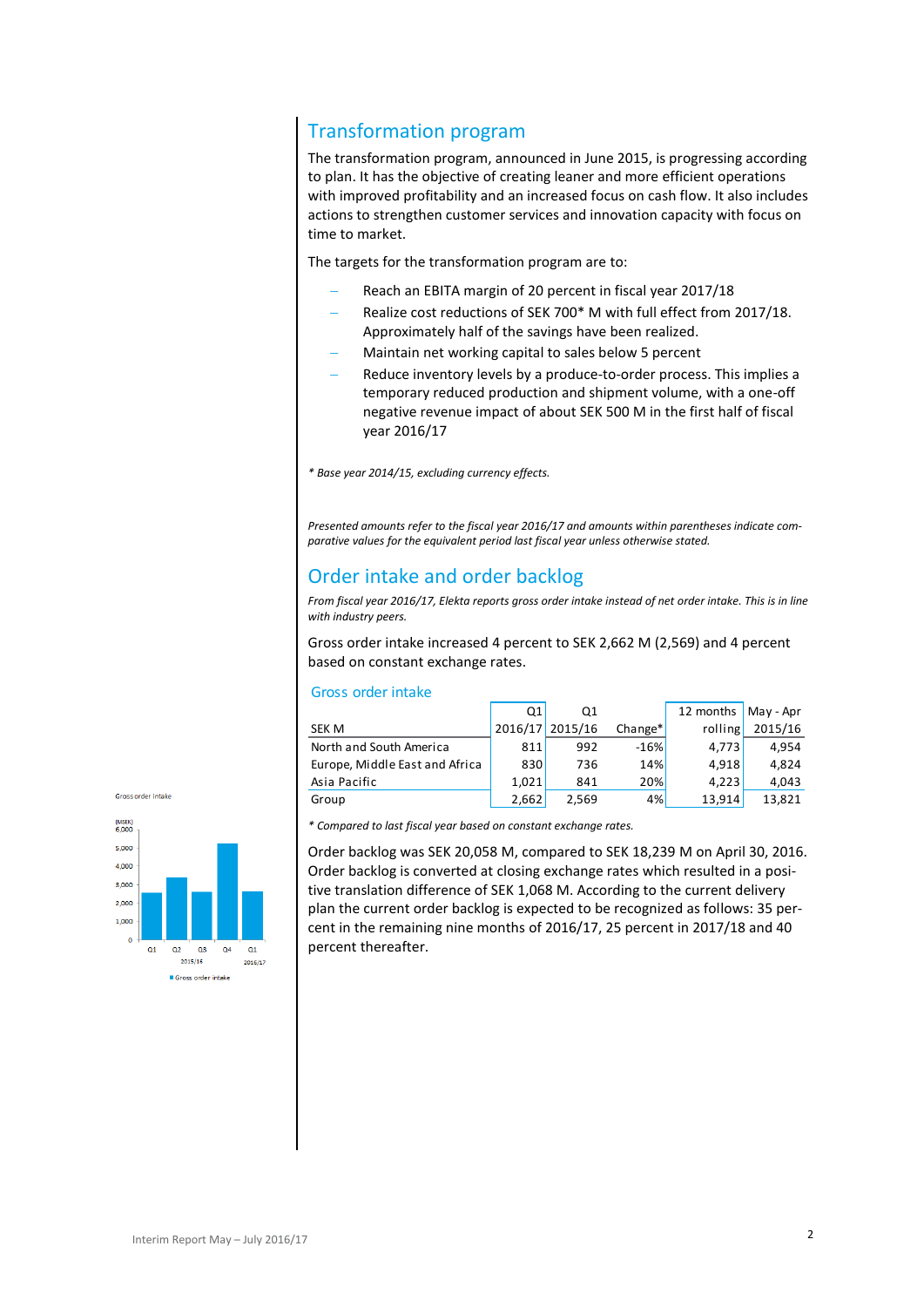## Regional development

### *North and South America*

In the US, the replacement market was stable and investments in replacing the installed base of radiation therapy equipment continued. Market growth was primarily driven by the service business. In the first quarter, new proposed payment rates were presented as part of the annual Medicare rulemaking process where radiation therapy proposals, if implemented, would maintain current payment level with a few increases in the brachytherapy and SBRT segments.

South America has a significant lack of radiation therapy capacity. Demand for cancer care is growing, primarily driven by a rapidly aging population. The current weak economic development in the region has however affected investments in radiation therapy considerably.

Elekta's gross order intake decreased 18 percent during the first quarter and 16 percent based on constant exchange rates. This should be compared to strong growth in the first quarter last year as well as a strong ending last fiscal year. The service business had good order growth during the first quarter. The weak market in South America resulted in negative growth in gross order intake for that region in the first quarter.

## *Europe, Middle East and Africa*

Radiation therapy capacity in Western Europe is insufficient, which is visible in long waiting times for treatment in some countries. This is being addressed in part by increased investments from public health care systems, while investment initiatives from private care providers are growing. Development in the region's emerging markets is mixed. Business in Russia is at low levels. The Middle East has started to grow, driven by the newly opened market in Iran. The need for affordable cancer care in Africa is significant and represents long-term growth potential.

Elekta's gross order intake increased 13 percent during the quarter and 14 percent based on constant exchange rates. Growth in Western Europe was strong with a number of important strategic wins, including the Vienna Hospital Association in Austria.

## *Region Asia Pacific*

The region comprises almost 60 percent of the global population but less than 30 percent of the world's linear accelerators. This means there is a large unmet need for cancer care. The main market drivers are longer life expectancy and greater economic prosperity, which are leading to investments in health care. Generally, market growth in the region is volatile and was favorable in the first quarter. Growth markets include China, India and South East Asia. The Japanese market is currently at low levels, however, Elekta is strengthening its position in the country.

Elekta's gross order intake increased 21 percent during the quarter and 20 percent based on constant exchange rates. Order growth in China was particularly strong with an increase of 30 percent. China has a large need for a long-term and structural expansion of their cancer care capacity.









Gross order intake North and South America

**(MSEK**  $2000$ 1.500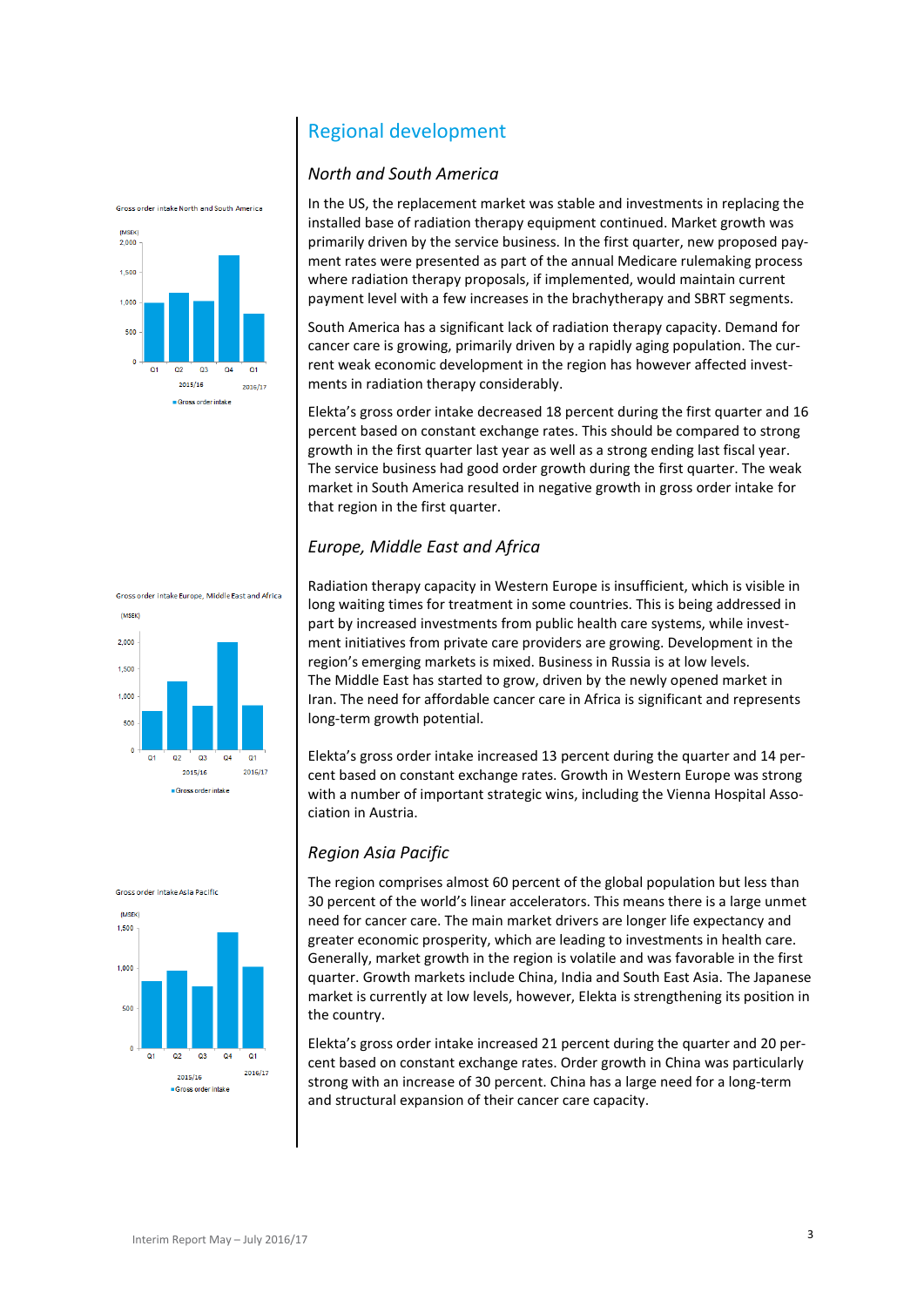## Net sales and earnings

Net sales decreased 16 percent to SEK 1,882 M (2,239) and 15 percent based on constant exchange rates. This is mainly related to one-off effects from the new produce-to-order process. Service sales increased by 7 percent based on constant exchange rates.

#### Net sales

| <b>NEL SAILS</b>               |         |         |         |           |        |           |
|--------------------------------|---------|---------|---------|-----------|--------|-----------|
|                                | Ο1      | Q1      |         | 12 months |        | May - Apr |
| SEK M                          | 2016/17 | 2015/16 | Change* | rolling   | Change | 2015/16   |
| North and South America        | 822     | 914     | -8%     | 3,913     | 0%     | 4,005     |
| Europe, Middle East and Africa | 553     | 745     | $-24%$  | 3,459     | $-12%$ | 3,651     |
| Asia Pacific                   | 507     | 580     | $-14%$  | 3.492     | 3%     | 3,565     |
| Group                          | 1,882   | 2,239   | $-15%$  | 10,864    | $-3%$  | 11,221    |

\* *Compared to last fiscal year based on constant exchange rates.*

Gross margin improved 1 percentage point to 41 percent (40), driven by higher service sales, cost savings as well as a positive impact from currency movements. Operating expenses decreased 16 percent as a result from cost reduction activities in the transformation program and currency effects. R&D expenditure, before capitalization of development costs amounted to SEK 284 M (362), equal to 15 percent (16) of net sales.

EBITA\* increased to SEK 166 M (68) representing a margin of 9 percent (3). The effect from changes in exchange rates was approximately SEK 115 M (-20) including hedges. Items affecting comparability amounted to SEK -89 M (-30), of which SEK -60 M (-1) were related to legal disputes and SEK -29 M (-29) were costs related to severance, efficiency initiatives and external support within the transformation program. Operating result was SEK -34 M (-93).

Net financial items amounted to SEK -51 M (-72). Interest expense decreased due to lower outstanding loan volumes. Profit before tax amounted to SEK -85 M (-165), tax amounted to SEK 20 M (36) and net income amounted to SEK -64 M (-129). Earnings per share amounted to SEK -0.17 (-0.34) before and after dilution. Return on shareholders' equity amounted to 3 percent (9) and return on capital employed amounted to 5 percent (9).

## Capitalized development costs

|                                               | Q1      |         | $Q1$ 12 months | May - Apr |
|-----------------------------------------------|---------|---------|----------------|-----------|
| SEK M                                         | 2016/17 | 2015/16 | rolling        | 2015/16   |
| Capitalization of development costs           | 105     | 156     | 541            | 592       |
| of which R&D                                  | 105     | 156     | 540            | 591       |
| Amortization of capitalized development costs | $-78$   | $-72$   | $-332$         | $-326$    |
| of which R&D                                  | $-72$   | $-66$   | $-307$         | $-301$    |
| Capitalized development costs, net            | 27      | 84      | 209            | 266       |
| of which R&D                                  | 33      | 90      | 233            | 290       |
|                                               |         |         |                |           |

*\* Before items affecting comparability and bad debt losses.*

The net of capitalization and amortization of development costs in the R&D function decreased to SEK 33 M (90). Amortization of capitalized development costs increased to SEK 78 M (72) and is expected to further increase during the remainder of the fiscal year.

## Investments and depreciation

Continuous investments were SEK 132 M (215), including investments in intangible assets of SEK 105 M (158) and investments in other assets of SEK 26 M (57). Investments in intangible assets is related to ongoing R&D programs and the lower level reflects the reduction in R&D expenses. The reduced investment in other assets was also R&D related. Amortization of intangible assets and depreciation of tangible fixed assets amounted to a total of SEK 144 M (146).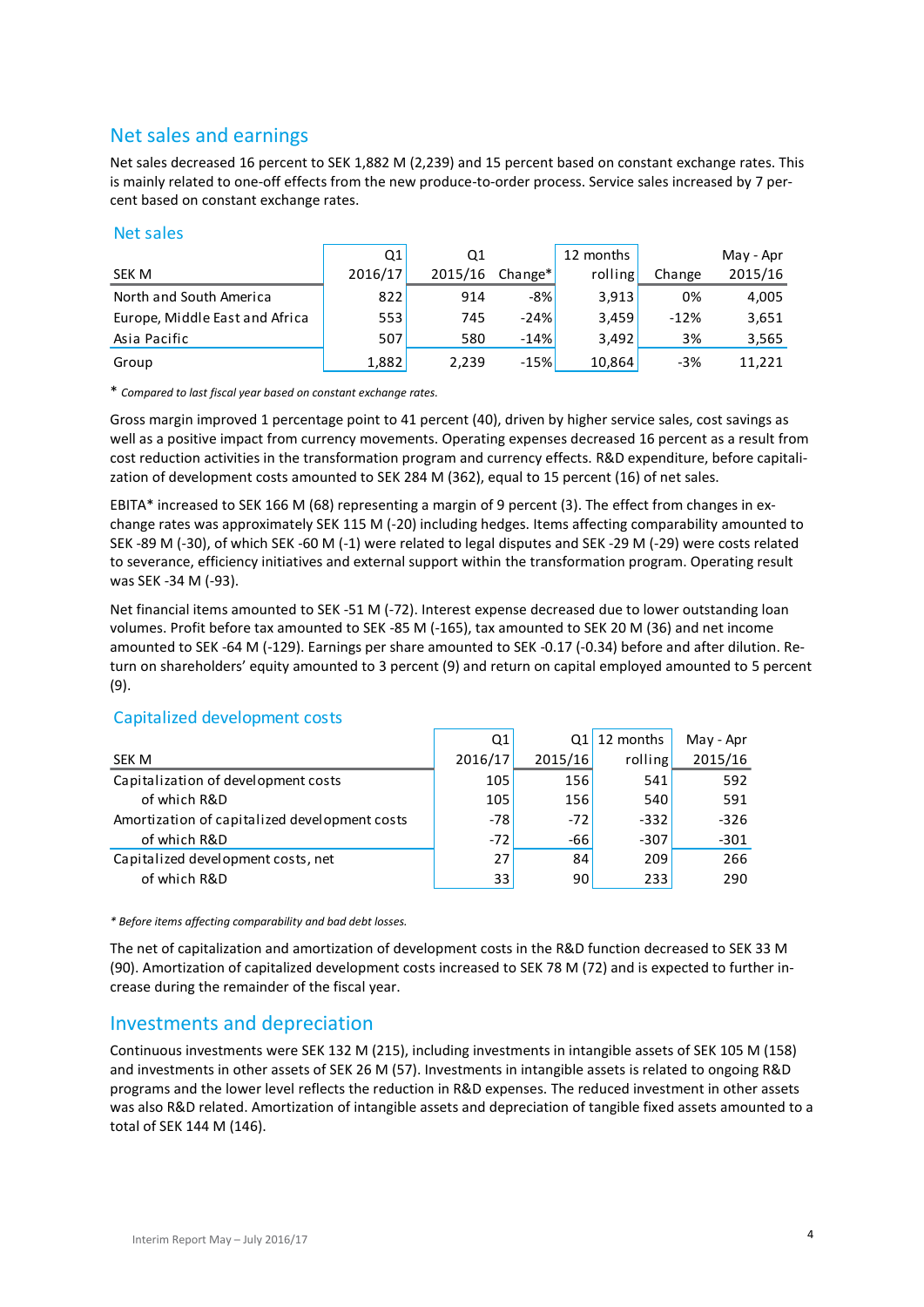## Cash flow

Cash flow from operating activities improved to SEK -139 M (-349). During the quarter cash outflow relating to the transformation program and legal processes amounted to approximately SEK 170 M, of which SEK 93 M was paid to HumediQ as settlement for the arbitration outcome, as previously communicated and described on page 7. The operational cash conversion for rolling 12 months was 124 percent (111). Cash flow after continuous investments was SEK -308 M (-564).

### Cash flow (extract)

|                                       | Q1      | Q1      | 12 months | May - Apr |
|---------------------------------------|---------|---------|-----------|-----------|
| SEK M                                 | 2016/17 | 2015/16 | rolling   | 2015/16   |
| Operating cash flow                   | $-37$   | -8      | 680       | 709       |
| Change in working capital             | $-103$  | $-341$  | 699       | 461       |
| Cash flow from operating activities   | $-139$  | $-349$  | 1,380     | 1,170     |
| Continuous investments                | $-169$  | $-215$  | $-728$    | $-774$    |
| Cashflow after continuous investments | $-308$  | $-564$  | 652       | 396       |
| Operational cash conversion*          |         |         | 124%      | 111%      |

*\*Cash flow from operating activities / EBITDA*

## Working capital

Net working capital decreased to SEK 525 M (1,235) corresponding to 5 percent (11) of net sales.

### Working capital

|                                  | Jul 31, | Jul 31, | Apr 30, |
|----------------------------------|---------|---------|---------|
| SEK M                            | 2016    | 2015    | 2016    |
| Working capital assets           |         |         |         |
| Inventories                      | 1,193   | 1,480   | 1,135   |
| Accounts receivable              | 3,288   | 4,006   | 3,301   |
| Accrued income                   | 1,916   | 1,957   | 2,126   |
| Other operating receivables      | $782 *$ | 855     | 741     |
| Sum working capital assets       | 7,179   | 8,298   | 7,303   |
| Working capital liabilities      |         |         |         |
| Accounts payable                 | 704     | 1,023   | 1,122   |
| Advances from customers          | 2,168   | 2,228   | 1,943   |
| Prepaid income                   | 1,629   | 1,738   | 1,648   |
| Accrued expenses                 | 1,721   | 1,801   | 1,817   |
| Short-term provisions            | 247     | 101     | 347     |
| Other current liabilities        | 184     | 172     | 157     |
| Sum working capital liabilities  | 6,654   | 7,063   | 7,035   |
| Net working capital              | 525     | 1,235   | 268     |
| % of 12 months net sales rolling | 5%      | 11%     | 2%      |

*\*) Adjusted for interest-bearing receivables of SEK -2 M.*

Inventory and accounts payable have decreased compared to the first quarter last year, mainly as a result of the produce-to-order process. In the quarter, accounts payable was also reduced by payments of items affecting comparability.

The Days Sales Outstanding (DSO) has been reduced to 47 days (65). The improvement in North and South America is mainly related to a favorable product mix with a relatively higher proportion of software and service sales. In region Europe, Middle East and Africa a decrease in accounts receivable and accrued income was the main driver for the lower DSO, while the increase in DSO in Asia Pacific reflected an increase in accrued income.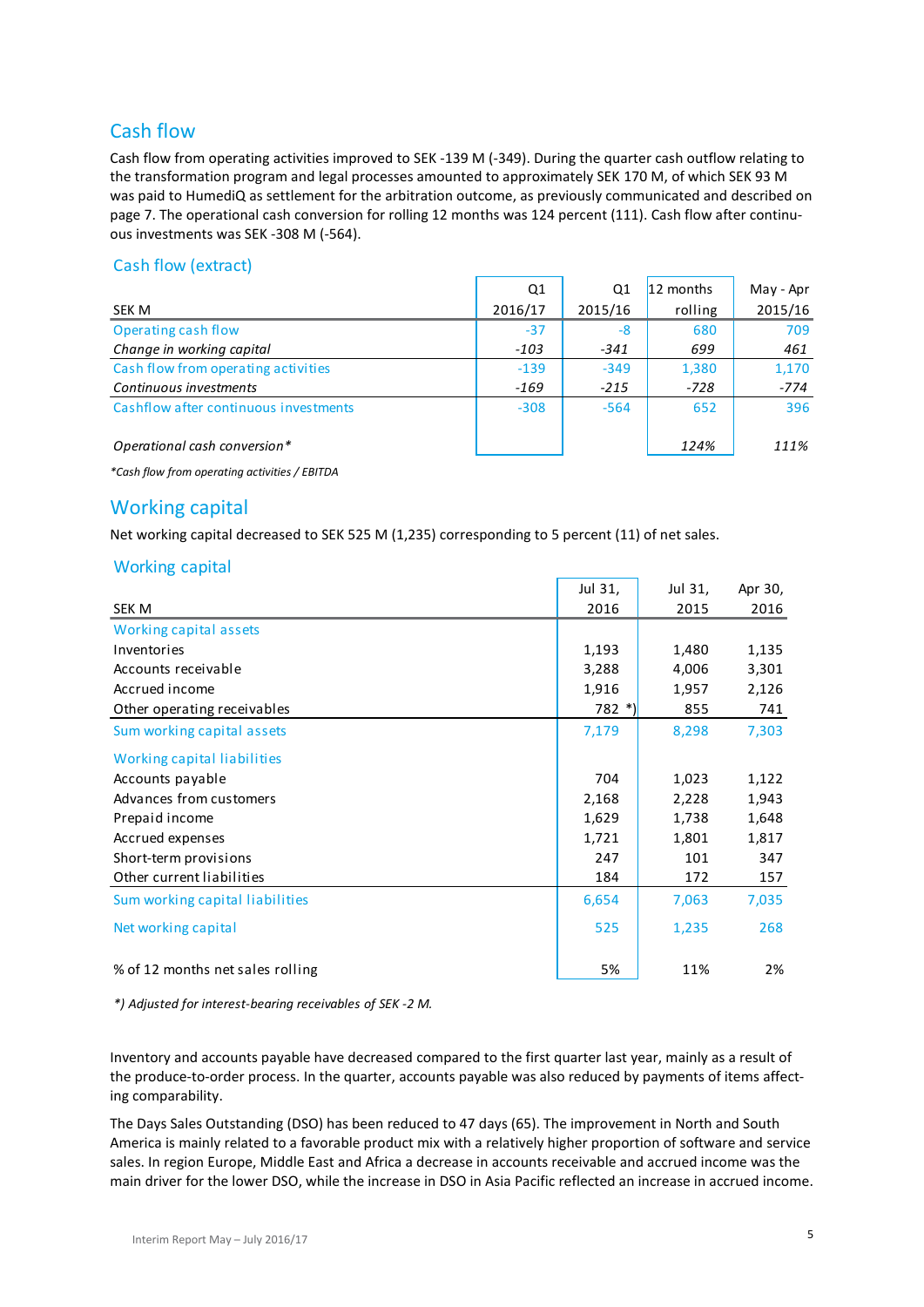## Days Sales Outstanding (DSO)

|                                                                                                                        | Jul $31$ , | Jul 31, | Apr 30, |
|------------------------------------------------------------------------------------------------------------------------|------------|---------|---------|
| SEK M                                                                                                                  | 2016       | 2015    | 2016    |
| North and South America                                                                                                | $-52$      | -40     | -46     |
| Europe, Middle East and Africa                                                                                         | 113        | 166     | 112     |
| Asia Pacific                                                                                                           | 90         | 86      | 128     |
| Group                                                                                                                  | 47         | 65      | 60      |
| Davis Caler Octobrillis (DCO) is related and homeonic assimilary homeonic advances from motorcom Davisid inspected the |            |         |         |

*Days Sales Outstanding (DSO) is calculated as (Accounts receivable + Accrued income - Advances from customers - Prepaid income)/(12 months rolling net sales/365).*

## Financial position

Cash and cash equivalents amounted to SEK 2,060 M (2,273 on April 30, 2016) and interest-bearing liabilities amounted to SEK 5,091 M (4,950 on April 30, 2016). Net debt amounted to SEK 3,031 M (2,677 on April 30, 2016) and net debt/equity ratio was 0.46 (0.42 on April 30, 2016).

### Net debt

|                                         | Jul 31,  | Jul 31,  | Apr 30,  |
|-----------------------------------------|----------|----------|----------|
| SEK M                                   | 2016     | 2015     | 2016     |
| Long-term interest-bearing liabilities  | 3.201    | 5.047    | 3,065    |
| Short-term interest-bearing liabilities | 1.891    | 1.104    | 1,885    |
| Cash and cash equivalents               | $-2.060$ | $-2.748$ | $-2,273$ |
| Net debt                                | 3,031    | 3,403    | 2,677    |

The exchange rate effect from the translation of cash and cash equivalents amounted to SEK 120 M (86). The translation difference in long-term interest-bearing liabilities amounted to SEK 136 M (131). Other comprehensive income was affected by exchange rate differences from translation of foreign operations amounting to SEK 304 M (232).

The change in unrealized exchange rate effects from effective cash flow hedges amounted to SEK -141 M (108) and is reported in other comprehensive income. The closing balance of unrealized exchange rate effects from effective cash flow hedges amounted to SEK -137 M (-10) exclusive of tax.

## Significant events during the reporting period

## *Change of President and CEO*

Richard Hausmann was appointed as the new President and CEO effective June 10, 2016. He succeeded Tomas Puusepp.

Richard Hausmann joined Elekta with nearly three decades of experience in the medical device industry. He led GE's Magnetic Resonance (MR) division as President and CEO, served as President and CEO of Siemens computed tomography (CT) and worked at Siemens in leading positions in its MR business. He also acted as President and CEO of Siemens Ltd. China, responsible for the company's entire portfolio in its core emerging market. Richard has a solid track record of bringing clinical innovations to the global health care market and is known for his deep insights into customer and patient needs, with a strong workflow and outcome orientation.

Richard Hausmann has a doctorate in physics from the University of Regensburg.

### *Changes to the Executive Management team*

Valerie Binner, Executive Vice President Human Resources, left the company with effective date June 10, 2016. Johan Sedihn, Elekta's Chief Operating Officer, is temporarily leading Human Resources in addition to his other responsibilities.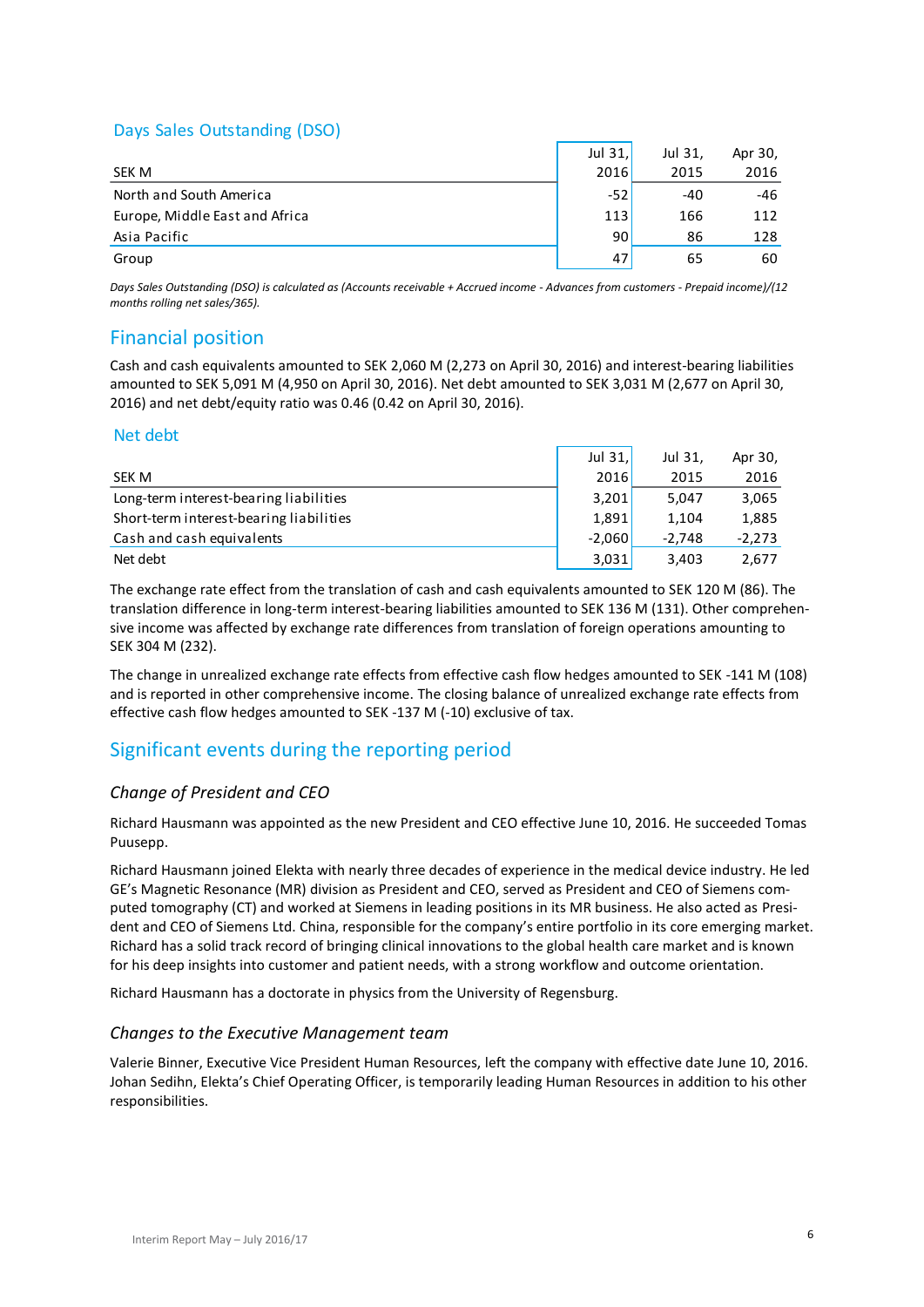### *Legal dispute*

On May 23, 2016, an arbitration tribunal in London issued an award in the dispute between two Elekta group companies and humediQ GmbH. The award concluded an arbitration with humediQ arising out of an agreement for the exclusive supply of Identify™ under the Elekta label, which was entered into in 2011. The tribunal determined that the Elekta companies did not validly terminate the 2011 agreement and that, as a result, they must pay humediQ EUR 8.9 M for Identify systems the Elekta companies did not order according to minimum volume commitments in the contract. This amount is less than half of the EUR 19 M that humediQ claimed in the arbitration. The tribunal also held that the respective success of each party was comparable and that each party should bear its own legal costs. The Elekta companies do not have any further obligation to purchase any systems from humediQ. In addition to the damages ordered in the arbitration award, Elekta has written off approximately EUR 5 M in receivables related to the agreement with humediQ. In the first quarter 2016/17, an amount of SEK 23 M relating to humediQ has been reported as items affecting comparability: this amount is in addition to SEK 128 M, which was reported as items affecting comparability in the fourth quarter of 2015/16.

## Significant events after the reporting period

Nothing to report.

## Employees

The average number of employees during the period was 3,530 (3,777). The number of employees on July 31, 2016 totaled 3,575 (3,828) compared to 3,617 on April 30, 2016. The decrease during the period is related to the ongoing transformation program and mainly from streamlining of the manufacturing organization and efficiency programs in administration.

The average number of employees in the Parent Company was 31 (29).

## Shares

During the period no new B-shares were subscribed through conversion of convertibles. Total number of registered shares on July 31, 2016 was 382,829,047, of which 14,250,000 were A-shares and 368,579,047 B-shares. Fully diluted shares amounted to 400,696,012, including dilution related to the Elekta 2012/17 convertible bond.

## Risks and uncertainties

Elekta's presence in a large number of geographical markets exposes the Group to political and economic risks on a global scale and/or in individual countries. Brexit, as an example, might lead to economic uncertainty that may impact Elekta since an important part of the business is located in the United Kingdom.

The competitive landscape for Elekta is continuously changing. The medical equipment industry is characterized by technological developments and continuous improvements of industrial know-how, resulting in companies launching new products and improved methods for treatment. Elekta strives to be the leader in innovation and offer the most competitive product portfolio, developed in close collaboration with key research leaders in the field. To secure the proceeds of research investments, it is of importance that such new products and new technology are protected from the risk of improper use by competitors. When possible and deemed appropriate, Elekta protects its intellectual property rights by way of patents, copyrights and trademark registrations. Elekta carefully monitors intellectual property rights of third parties, but third parties may still direct infringement claims against Elekta which may lead to time-consuming and costly legal disputes as well as business interruption and other limitations in operations.

Elekta sells solutions through its direct sales force and through an external network of agents and distributors. The Company's continued success is dependent on the ability to establish and maintain successful relationships with customers. Elekta is continuously evaluating how to enter new markets, considering both the opportunities and the risks involved. There are regulatory registration requirements with each new market that potentially could delay product introductions and certifications. The stability of the political system in certain countries and the security situation for employees traveling to exposed areas are constantly evaluated. Corruption is a risk and an obstacle for development and growth in some countries. Elekta has implemented a specific anticorruption policy to guide the business as it aims to be in line with national and international regulations and best practices against corruption as well as third party risk management processes.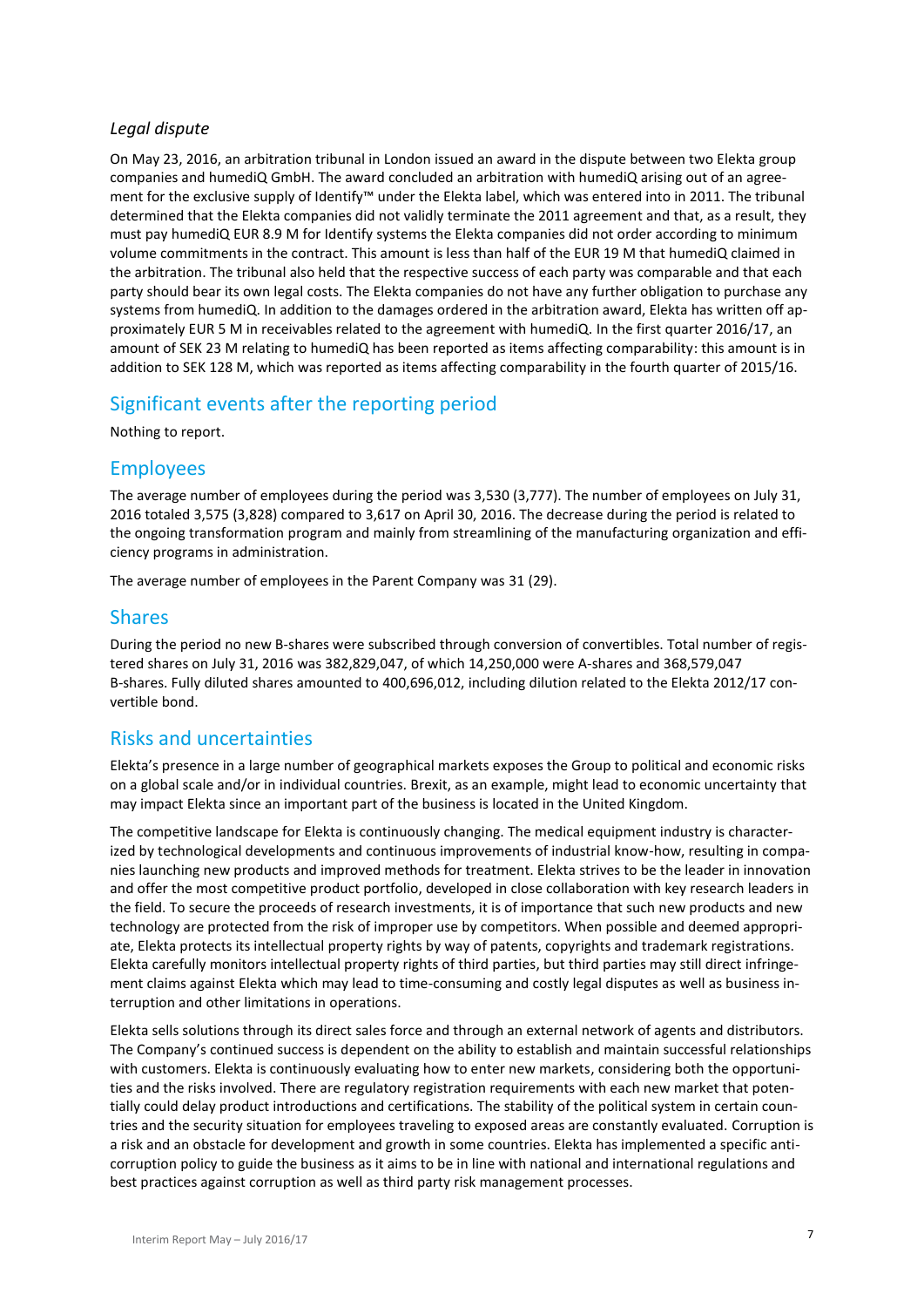Elekta's operations comprise several markets that expose the Group to a vast number of laws, regulations, policies and guidelines regarding, for example, health, security, environmental matters, trade restrictions, competition and delivery of products. Elekta's quality systems describe these requirements, which are reviewed and certified by external supervisory bodies and are regularly inspected by authorities in applicable countries, for example, the US FDA. Noncompliance of, for example, safety regulations can result in delayed or stopped deliveries of products. Changes in regulations and rules might also increase Elekta's costs and delay the development and introduction of new products.

Elekta depends also on the capability of producing advanced medical equipment, which requires highly qualified personnel. The Company's ability to attract and retain qualified personnel and management has a significant impact on the future success of the Group.

Weak economic development and high levels of public debt might, in some markets, mean less availability of financing for private customers and reduced future healthcare spending by governments. Political decisions that could impact the healthcare reimbursement systems also constitute a risk factor. Elekta's ability to commercialize products is dependent on the reimbursement level that hospitals and clinics can obtain for different types of treatments. Alterations in the existing reimbursement systems related to medical products, or implementation of new regulations, might impact future product mix in specific markets.

Elekta's delivery of treatment equipment relies largely on customers' readiness to receive the delivery at site. Depending on contractual payment terms, a delay can result in postponed invoicing and also affect timing of revenue recognition. The Group's credit risks are normally limited since customer operations are, to a large extent, financed either directly or indirectly by public funds. Due to the recent macroeconomic development, a number of emerging market currencies have depreciated significantly and, as a consequence Elekta has experienced an increased credit risk related to receivables from these regions.

Elekta depends on a number of suppliers for components. There is a risk that delivery difficulties might occur due to circumstances beyond Elekta's control. Critical suppliers are regularly followed up regarding delivery precision and quality of components.

In its operations, Elekta is subject to a number of financial risks primarily related to exchange rate fluctuations. In the short term, the effect of currency movements is reduced through forward contracts. Hedging is conducted on the basis of expected net sales over a period of up to 24 months. The scope of the hedging is determined by the Company's assessment of currency risks. Risk exposure is regulated through a financial policy established by the Board of Directors. The overall responsibility for handling the Group's financial risks, and developing methods and guidelines for dealing with financial risks, rests with the executive management and the finance function. For more detailed information regarding these risks, see Note 2 in the Annual Report 2015/16.

Stockholm, September 1, 2016

Richard Hausmann President and CEO

*This report has not been reviewed by the Company's auditors.*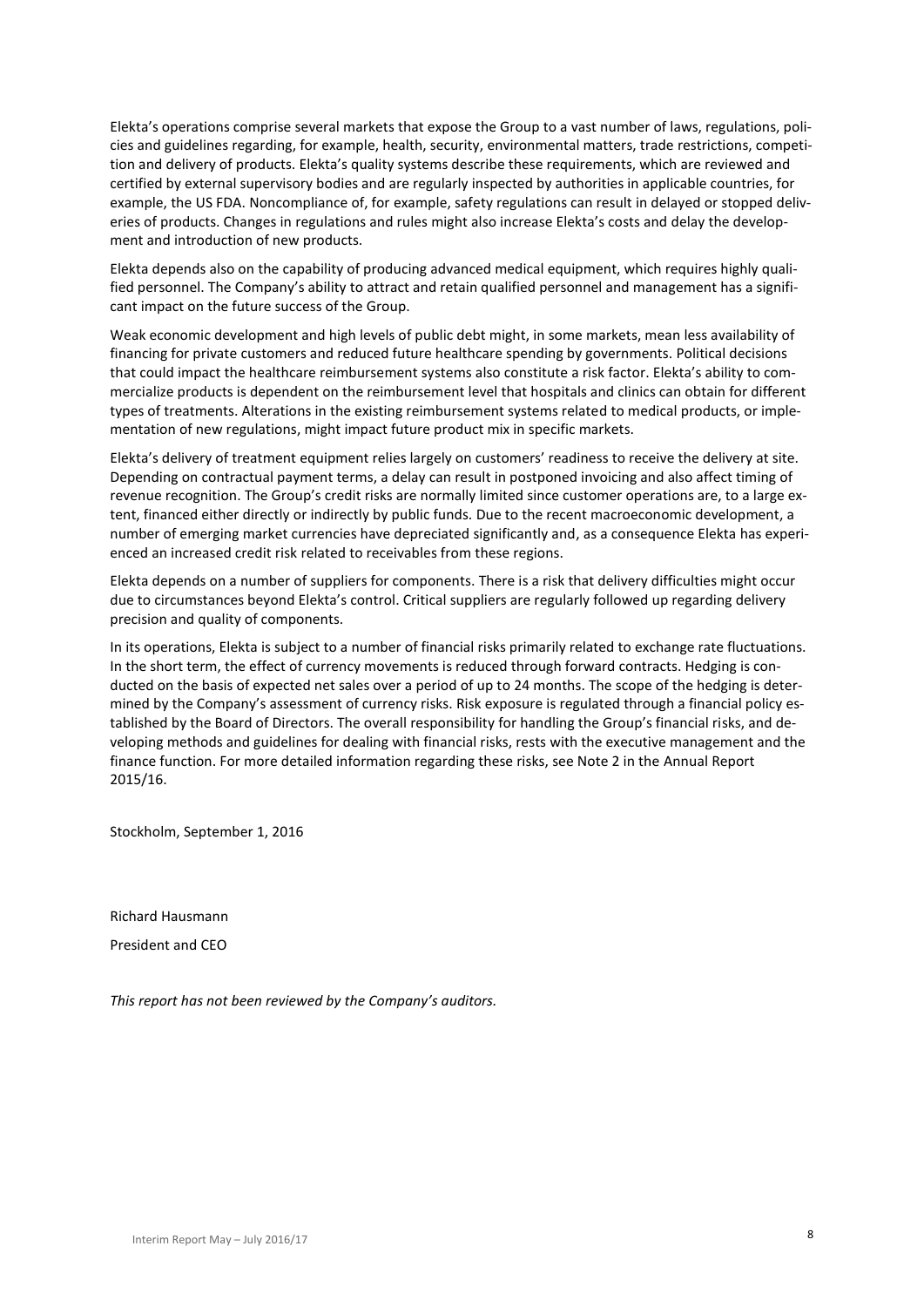## Accounting principles

This interim report is prepared, with regard to the Group, according to IAS 34 and the Swedish Annual Accounts Act and, with regard to the Parent Company, according to the Swedish Annual Accounts Act and RFR 2. The accounting principles applied correspond to those presented in Note 1 of the Annual Report 2015/16.

## Exchange rates

| Country                        | Currency | Closing rate<br>Average rate |                      |        |                   |                 |         |           |                              |
|--------------------------------|----------|------------------------------|----------------------|--------|-------------------|-----------------|---------|-----------|------------------------------|
|                                |          | $May - Jul$<br>2016/17       | May - Jul<br>2015/16 | Change | Jul $31.$<br>2016 | Jul 31,<br>2015 | Apr 30, | Change *) | 2016 12 months Change $**$ ) |
| Euroland                       | 1 EUR    | 9.325                        | 9.322                | 0%     | 9.579             | 9.439           | 9.176   | 1%        | 4%                           |
| Great Britain                  | 1 GBP    | 11.659                       | 12.984               | $-10%$ | 11.389            | 13.430          | 11.782  | $-15%$    | $-3%$                        |
| Japan                          | 1 JPY    | 0.078                        | 0.069                | 12%    | 0.083             | 0.070           | 0.075   | 19%       | 11%                          |
| <b>United States</b>           | 1 USD    | 8.298                        | 8.444                | $-2%$  | 8.637             | 8.629           | 8.059   | 0%        | 7%                           |
| * Iuly 31 2016 vs July 31 2015 |          |                              |                      |        |                   |                 |         |           |                              |

*\*) July 31, 2016 vs July 31, 2015*

*\*\*) July 31, 2016 vs April 30, 2016*

Regarding foreign Group companies, order intake and income statements are translated at average exchange rates for the reporting period, while order backlog and balance sheets are translated at closing exchange rates.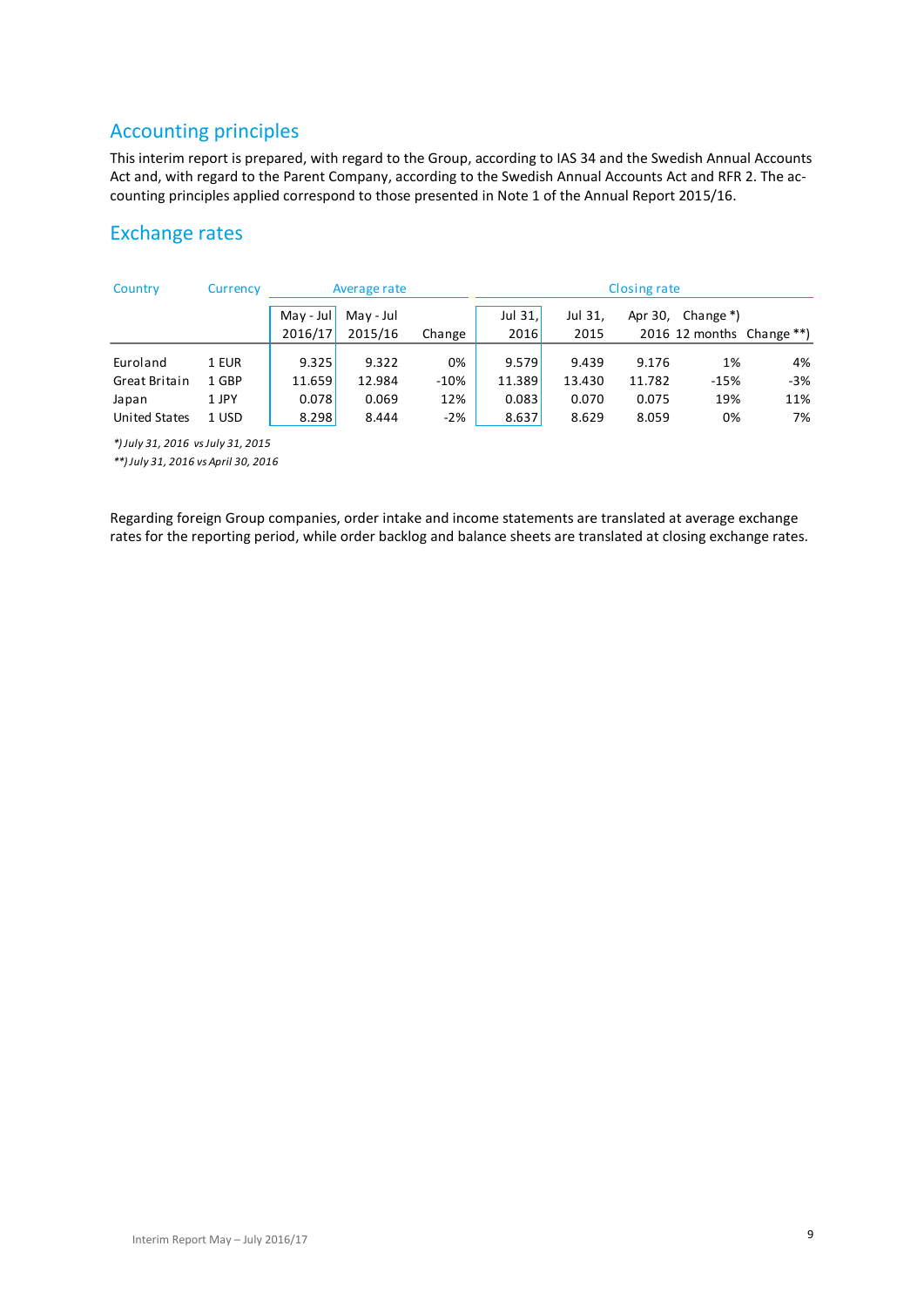### CONSOLIDATED INCOME STATEMENT AND STATEMENT OF COMPREHENSIVE INCOME

| SEK M                                                                     |          |                |           |                |
|---------------------------------------------------------------------------|----------|----------------|-----------|----------------|
|                                                                           | Q1       | Q <sub>1</sub> | 12 months | May - Apr      |
| <b>INCOME STATEMENT</b>                                                   | 2016/17  | 2015/16        | rolling   | 2015/16        |
| Net sales                                                                 | 1,882    | 2,239          | 10,864    | 11,221         |
| Cost of products sold                                                     | $-1,118$ | $-1,354$       | $-6,372$  | $-6,608$       |
| <b>Gross income</b>                                                       | 764      | 885            | 4,492     | 4,613          |
| Selling expenses                                                          | $-276$   | $-343$         | $-1,269$  | $-1,336$       |
| Administrative expenses                                                   | $-215$   | $-272$         | $-969$    | $-1,026$       |
| R&D expenses                                                              | $-251$   | $-272$         | $-1,043$  | $-1,065$       |
| Exchange rate differences                                                 | 33       | $-61$          | $-71$     | $-165$         |
| Operating result before items affecting comparability                     | 55       | $-63$          | 1,139     | 1,021          |
| Items affecting comparability                                             | $-89$    | $-30$          | $-657$    | -598           |
| <b>Operating result</b>                                                   | $-34$    | $-93$          | 482       | 423            |
| Result from participations in associates                                  | 3        | 2              | 12        | 11             |
| Interest income                                                           | 5        | 5              | 37        | 37             |
| Interest expenses and similar items                                       | -62      | $-79$          | $-268$    | $-285$         |
| Exchange rate differences                                                 | 3        | 0              | 6         | 3              |
| Profit before tax                                                         | $-85$    | $-165$         | 269       | 189            |
| Income taxes                                                              | 20       | 36             | $-59$     | -44            |
| Net income                                                                | $-64$    | $-129$         | 210       | 145            |
| Net income attributable to:                                               |          |                |           |                |
| Parent Company shareholders                                               | -65      | $-131$         | 203       | 137            |
| Non-controlling interests                                                 | 1        | $\overline{2}$ | 7         | 8              |
| Earnings per share before dilution, SEK                                   | $-0.17$  | $-0.34$        | 0.53      | 0.36           |
| Earnings per share after dilution, SEK                                    | $-0.17$  | $-0.34$        | 0.53      | 0.36           |
|                                                                           |          |                |           |                |
| STATEMENT OF COMPREHENSIVE INCOME                                         |          |                |           |                |
| Net income                                                                | $-64$    | $-129$         | 210       | 145            |
| Other comprehensive income:                                               |          |                |           |                |
| Items that will not be reclassified to the income statement               |          |                |           |                |
| Remeasurements of defined benefit pension plans                           |          |                | 8         | 8              |
| Tax                                                                       |          |                | $-2$      | $-2$           |
| Total items that will not be reclassified to the income statement         |          |                | 6         | 6              |
| Items that subsequently may be reclassified to the income statement       |          |                |           |                |
| Revaluation of cash flow hedges                                           | $-141$   | 108            | $-132$    | 117            |
| Translation differences from foreign operations                           | 304      | 232            | $-209$    | $-281$         |
| Tax                                                                       | 27       | $-22$          | 24        | $-25$          |
| Total items that subsequently may be reclassified to the income statement | 190      | 318            | $-317$    | $-189$         |
| Other comprehensive income for the period                                 | 190      | 318            | $-311$    | $-183$         |
| Total comprehensive income for the period                                 | 126      | 189            | $-101$    | $-38$          |
| Comprehensive income attributable to:                                     |          |                |           |                |
| Parent Company shareholders                                               | 126      | 188            | $-107$    | -45            |
| Non-controlling interests                                                 | 0        | 1              | 6         | $\overline{7}$ |

#### RESULT OVERVIEW

| <b>RESULT OVERVIEW</b>                                          |         |            |           |           |
|-----------------------------------------------------------------|---------|------------|-----------|-----------|
|                                                                 | Q1      | Q1         | 12 months | May - Apr |
| <b>SEK M</b>                                                    | 2016/17 | 2015/16    | rolling   | 2015/16   |
| Operating result/EBIT before items affecting comparability      | 55      | $-63$      | 1,139     | 1,021     |
| Bad debt losses                                                 | 6       | 27         | 128       | 149       |
| Amortization:                                                   |         |            |           |           |
| capitalized development costs                                   | 78      | 72         | 332       | 326       |
| acquisitions                                                    | 27      | 32         | 138       | 143       |
| EBITA before items affecting comparability and bad debt losses  | 166     | 68         | 1,737     | 1,639     |
| Depreciation                                                    | 39      | 42         | 162       | 165       |
| EBITDA before items affecting comparability and bad debt losses | 205     | <b>110</b> | 1,899     | 1,805     |
|                                                                 |         |            |           |           |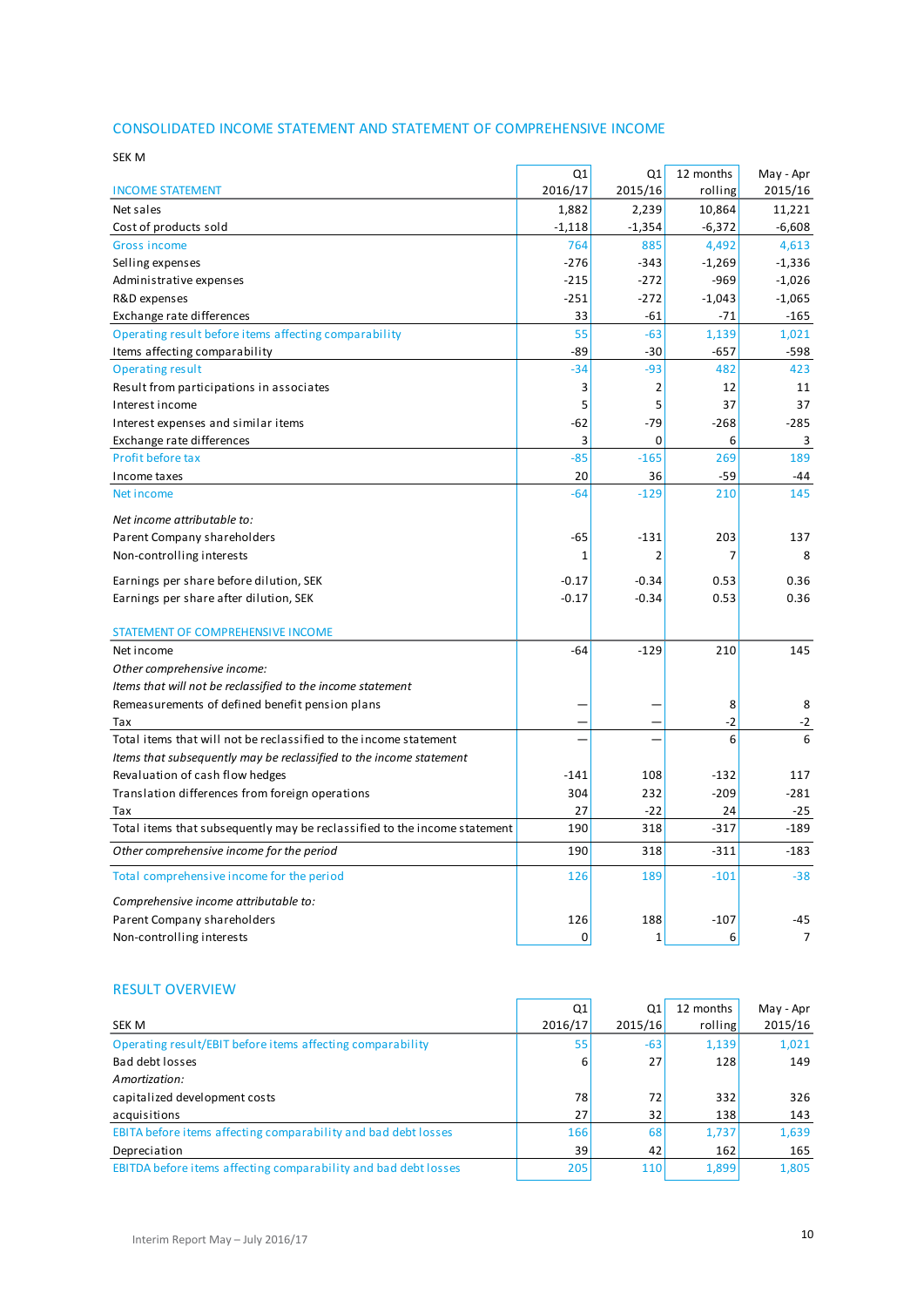### CONSOLIDATED BALANCE SHEET

| SEK M                                   | Jul 31, | Jul 31, | Apr 30,               |
|-----------------------------------------|---------|---------|-----------------------|
|                                         | 2016    | 2015    | 2016                  |
| Non-current assets                      |         |         |                       |
| Intangible assets                       | 8,545   | 8,452   | 8,210                 |
| Tangible fixed assets                   | 795     | 930     | 803                   |
| Financial assets                        | 365     | 403     | 365                   |
| Deferred tax assets                     | 253     | 276     | 281                   |
| Total non-current assets                | 9,957   | 10,061  | 9,658                 |
| <b>Current assets</b>                   |         |         |                       |
| Inventories                             | 1,193   | 1,480   | 1,135                 |
| Accounts receivable                     | 3,288   | 4,006   | 3,301                 |
| Accrued income                          | 1,916   | 1,957   | 2,126                 |
| Current tax assets                      | 243     | 89      | 160                   |
| Derivative financial instruments        | 59      | 119     | 47                    |
| Other current receivables               | 784     | 855     | 741                   |
| Cash and cash equivalents               | 2,060   | 2,748   | 2,273                 |
| <b>Total current assets</b>             | 9,543   | 11,254  | 9,783                 |
| <b>Total assets</b>                     | 19,500  | 21,315  | 19,441                |
| Elekta's owners' equity                 | 6,528   | 6,826   | 6,402                 |
| Non-controlling interests               | 1       | 9       | 10                    |
| <b>Total equity</b>                     | 6,529   | 6,835   | 6,412                 |
| Non-current liabilities                 |         |         |                       |
| Long-term interest-bearing liabilities  | 3,201   | 5,047   | 3,065 $*$             |
| Deferred tax liabilities                | 687     | 776     | 690                   |
| Long-term provisions                    | 131     | 149     | 140                   |
| Other long-term liabilities             | 79      | 120     | 73                    |
| <b>Total non-current liabilities</b>    | 4,097   | 6,092   | 3,967                 |
| <b>Current liabilities</b>              |         |         |                       |
| Short-term interest-bearing liabilities | 1,891   | 1,104   | $1,885$ <sup>*)</sup> |
| Accounts payable                        | 704     | 1,023   | 1,122                 |
| Advances from customers                 | 2,168   | 2,228   | 1,943                 |
| Prepaid income                          | 1,629   | 1,738   | 1,648                 |
| Accrued expenses                        | 1,721   | 1,801   | 1,817                 |
| Current tax liabilities                 | 45      | 86      | 93                    |
| Short-term provisions                   | 247     | 101     | 347                   |
| Derivative financial instruments        | 284     | 135     | 50                    |
| Other current liabilities               | 184     | 172     | 157                   |
| <b>Total current liabilities</b>        | 8,874   | 8,388   | 9,062                 |
| Total equity and liabilities            | 19,500  | 21,315  | 19,441                |

*\*) The convertible loan amounting to SEK 1,872 M, maturing April 25, 2017, was reclassified to a short-term interest-bearing liability in the annual report 2015/16. In the year-end report May - April 2015/16 the loan was presented as long-term.*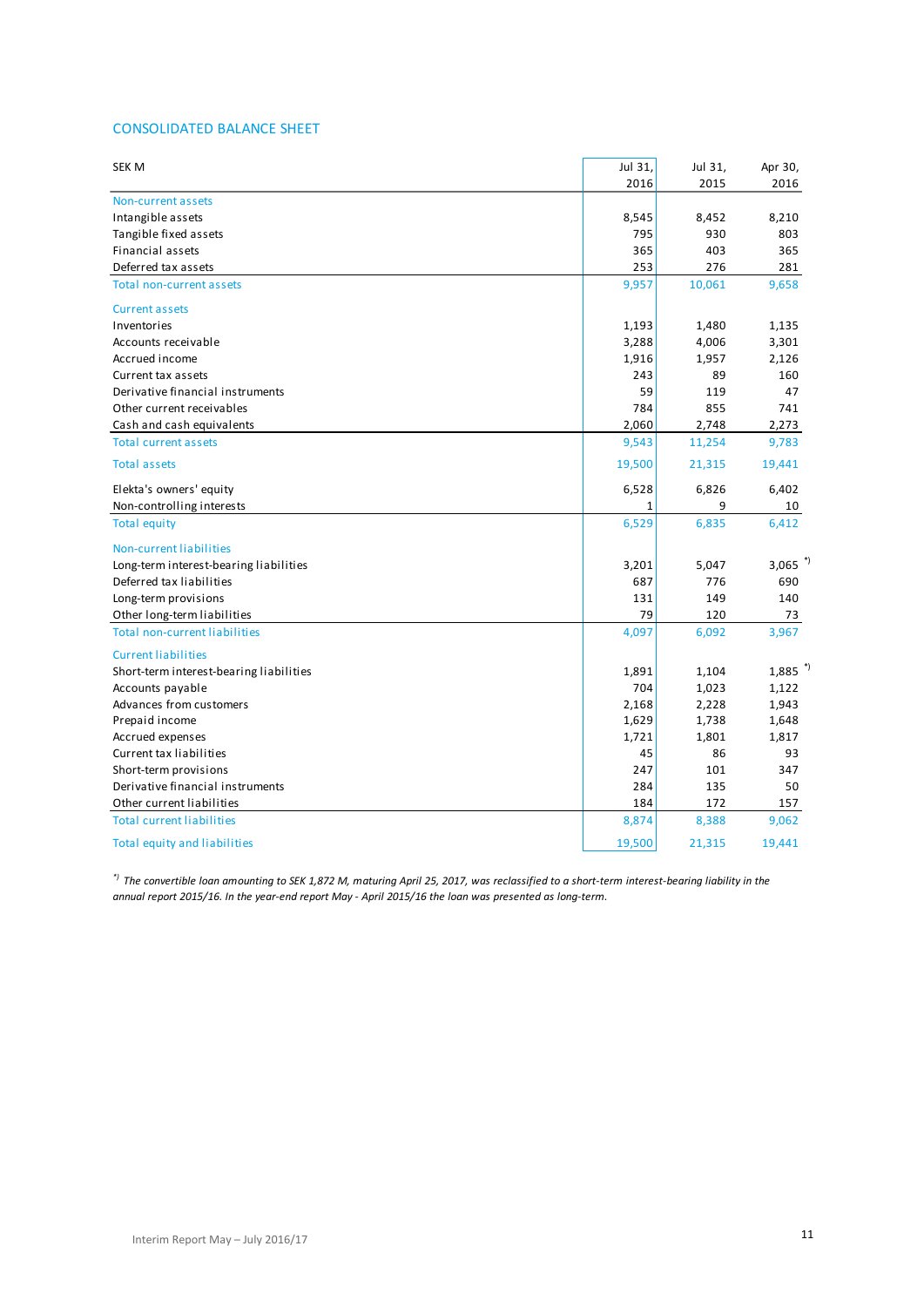## CASH FLOW

|                                                       | Q1                    | Q <sub>1</sub> | 12 months             | May - Apr |
|-------------------------------------------------------|-----------------------|----------------|-----------------------|-----------|
| SEK M                                                 | 2016/17               | 2015/16        | rolling               | 2015/16   |
| Profit before tax                                     | $-85$                 | $-165$         | 269                   | 189       |
| Amortization and depreciation                         | 144                   | 146            | 632                   | 634       |
| Interest net                                          | 45                    | 63             | 185                   | 203       |
| Other non-cash items                                  | $-15$                 | 46             | 86                    | 147       |
| Interest received and paid                            | $-46$                 | $-50$          | $-192$                | $-196$    |
| Income taxes paid                                     | $-80$                 | $-48$          | $-300$                | $-268$    |
| Operating cash flow                                   | $-37$                 | -8             | 680                   | 709       |
| Increase (-)/decrease (+) in inventories              | $-22$                 | $-132$         | 190                   | 80        |
| Increase (-)/decrease (+) in operating receivables    | 448                   | 175            | $623*)$               | $350$ *)  |
| Increase (-)/decrease (+) in operating liabilities    | $-529$ <sup>*</sup> ) | $-384$         | $-114$ <sup>*</sup> ) | $31 *$    |
| Change in working capital                             | $-103$                | $-341$         | 699                   | 461       |
| Cash flow from operating activities                   | $-139$                | $-349$         | 1,380                 | 1,170     |
| Investments intangible assets                         | $-142$                | $-158$         | $-580$                | $-596$    |
| Investments other assets                              | $-26$                 | $-57$          | $-161$                | $-192$    |
| Sale of fixed assets                                  | 0                     |                | 14                    | 14        |
| Continuous investments                                | $-169$                | $-215$         | $-728$                | $-774$    |
| Cash flow after continuous investments                | $-308$                | $-564$         | 652                   | 396       |
| Business combinations and investments in other shares | $-16$                 | $-12$          | $-16$                 | $-12$     |
| Cash flow after investments                           | $-324$                | $-576$         | 636                   | 384       |
| Cash flow from financing activities                   | -8                    | $-27$          | $-1,284$              | $-1,303$  |
| Cash flow for the period                              | $-333$                | $-603$         | $-649$                | $-920$    |
| Exchange rate differences                             | 120                   | 86             | $-38$                 | $-72$     |
| Change in cash and cash equivalents for the period    | $-213$                | $-517$         | $-687$                | $-992$    |

*\*) Adjusted for receivables/liabilities relating to investments/sale of fixed assets.*

### CHANGES IN EQUITY

|                                           | $May - Jul$     | May - Jul | May - Apr |
|-------------------------------------------|-----------------|-----------|-----------|
| SEK M                                     | 2016/17         | 2015/16   | 2015/16   |
| Attributable to Elekta's owners           |                 |           |           |
| Opening balance                           | 6,402           | 6,638     | 6,638     |
| Comprehensive income for the period       | 126             | 188       | $-45$     |
| Conversion of convertible loan            |                 |           | 0         |
| Dividend                                  |                 |           | $-191$    |
| <b>Total</b>                              | 6,528           | 6,826     | 6,402     |
| Attributable to non-controlling interests |                 |           |           |
| Opening balance                           | 10 <sub>2</sub> | 8         | 8         |
| Comprehensive income for the period       | 0               | 1         | 7         |
| Dividend                                  | -9              |           | -5        |
| <b>Total</b>                              |                 | 9         | 10        |
| <b>Closing balance</b>                    | 6,529           | 6,835     | 6,412     |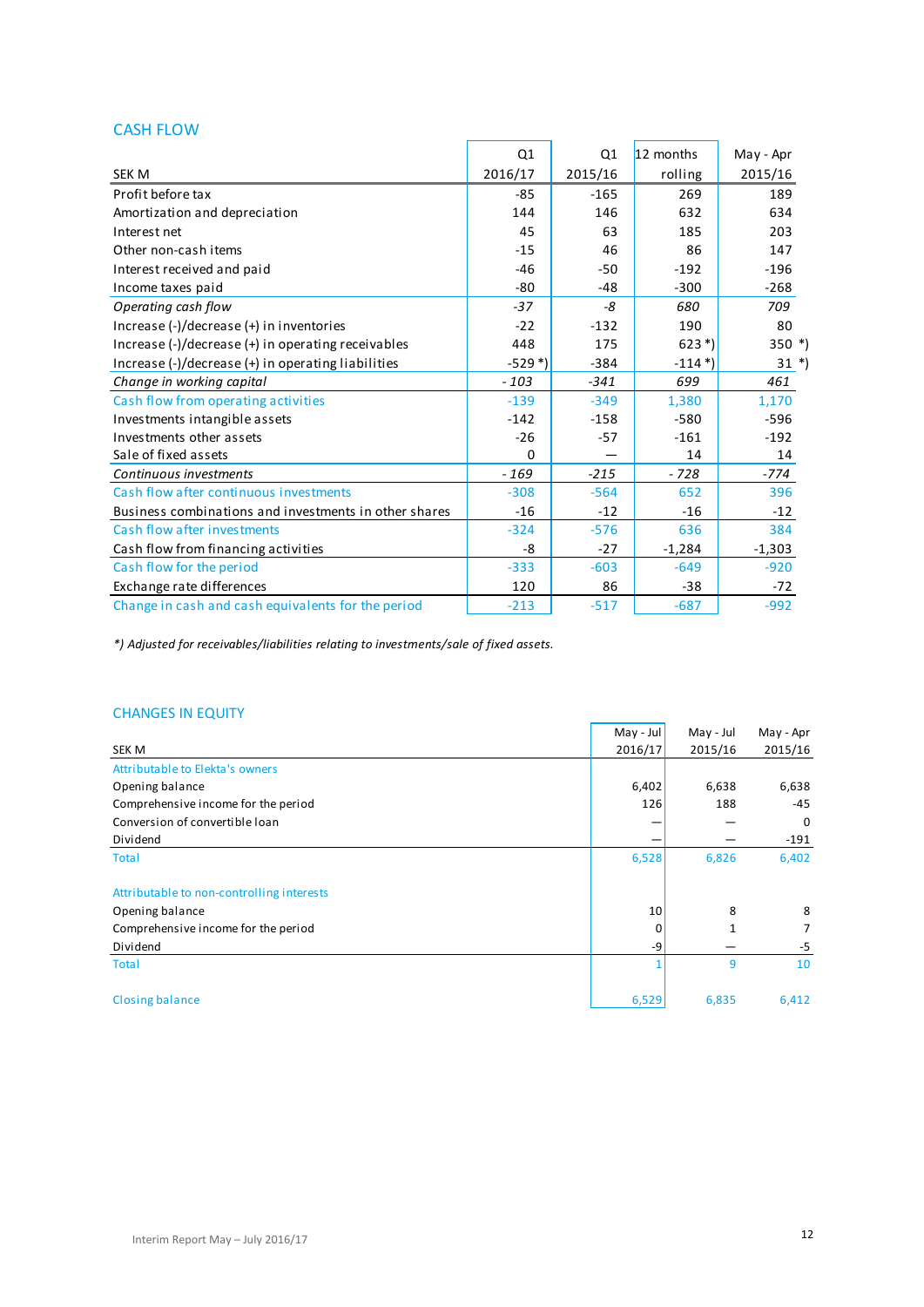## Financial instruments

The table below shows the Group's financial instruments, for which fair value is different than carrying value. The fair value of all other financial instruments is assumed to correspond to the carrying value.

|                                         | Jul 31, 2016 |                   |          | Jul 31, 2015 |          | Apr 30, 2016 |
|-----------------------------------------|--------------|-------------------|----------|--------------|----------|--------------|
|                                         | Carrying     |                   | Carrying | Fair         | Carrying |              |
| SEK M                                   |              | amount Fair value | amount   | value        | amount   | Fair value   |
| Long-term interest-bearing liabilities  | 3,201        | 3.338             | 5.047    | 5.310        | 3,065    | 3,213        |
| Short-term interest-bearing liabilities | 1.891        | 1.988             | 1.104    | 1.130        | 1,885    | 1,984        |

The Group's financial assets and financial liabilities, which have been measured at fair value, have been categorized in the fair value hierarchy. The different levels are defined as follows:

- Level 1: Quoted prices on an active market for identical assets or liabilities
- Level 2: Other observable data than quoted prices included in Level 1, either directly (that is, price quotations) or indirectly (that is, obtained from price quotations)
- Level 3: Data not based on observable market data

## Financial instruments measured at fair value

|                                                                 |       | Jul 31, | Jul 31, | Apr 30, |
|-----------------------------------------------------------------|-------|---------|---------|---------|
| SEK M                                                           | Level | 2016    | 2015    | 2016    |
| <b>FINANCIAL ASSETS</b>                                         |       |         |         |         |
| Financial assets measured at fair value through profit or loss: |       |         |         |         |
| Derivative financial instruments – non-hedge accounting         | 2     | 54      | 43      | 21      |
| Derivatives used for hedging purposes:                          |       |         |         |         |
| Derivative financial instruments – hedge accounting             | 2     | 5       | 89      | 27      |
| <b>Total financial assets</b>                                   |       | 59      | 132     | 48      |
| <b>FINANCIAL LIABILITIES</b>                                    |       |         |         |         |
| Financial liabilities at fair value through profit or loss:     |       |         |         |         |
| Derivative financial instruments – non-hedge accounting         | 2     | 151     | 48      | 17      |
| Contingent consideration                                        | 3     | 93      | 136     | 104     |
| Derivatives used for hedging purposes:                          |       |         |         |         |
| Derivative financial instruments – hedge accounting             | 2     | 149     | 102     | 36      |
| <b>Total financial liabilities</b>                              |       | 393     | 286     | 157     |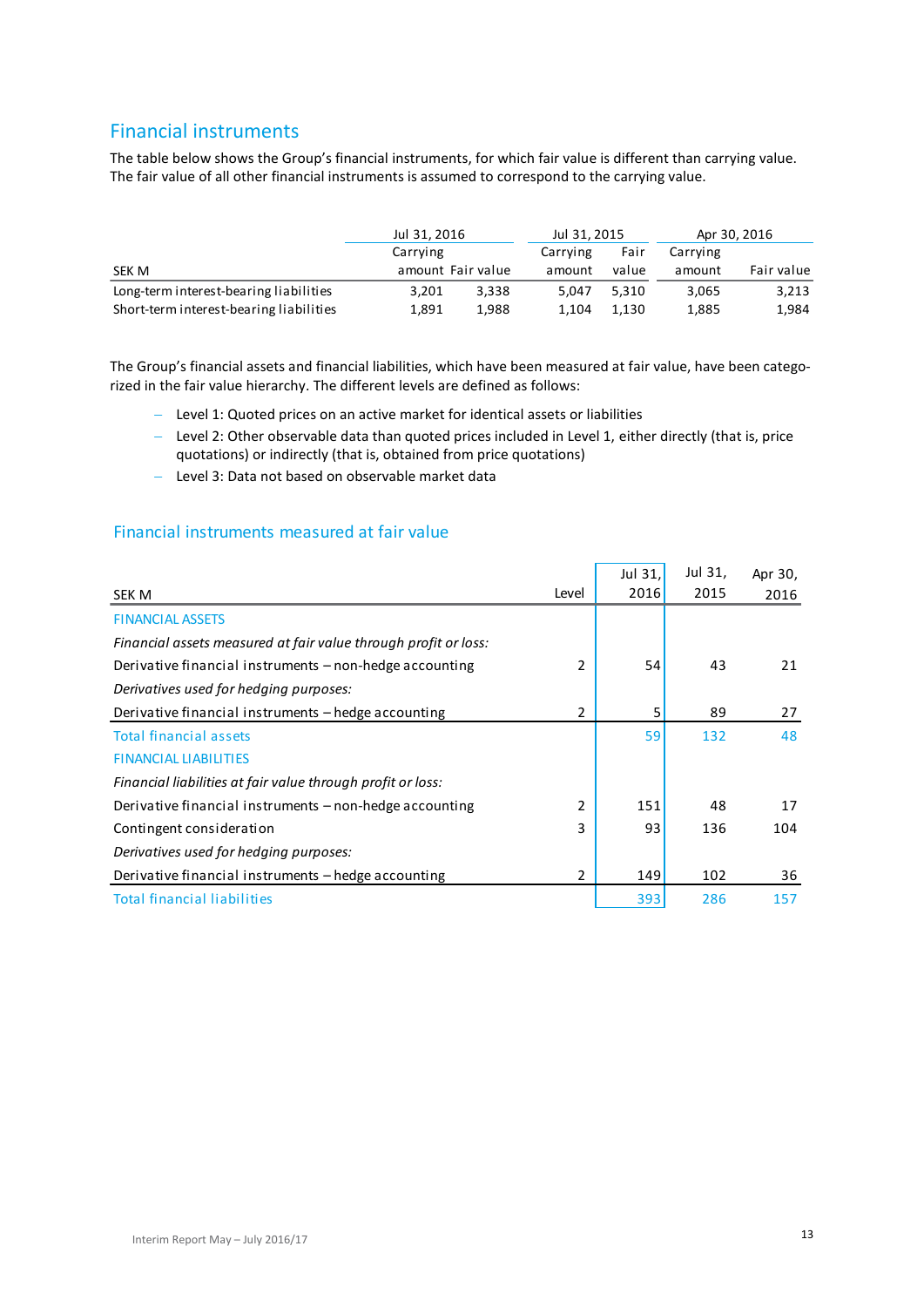#### KEY FIGURES

|                                   | May - Apr | May - Apr | May - Apr | May - Apr | May - Apr | May - Jul | May - Jul |
|-----------------------------------|-----------|-----------|-----------|-----------|-----------|-----------|-----------|
|                                   | 2011/12   | 2012/13   | 2013/14   | 2014/15   | 2015/16   | 2015/16   | 2016/17   |
|                                   |           |           |           |           |           |           |           |
| Gross order intake, SEK M         | n/a       | n/a       | n/a       | 12,825    | 13,821    | 2,569     | 2,662     |
| Net sales, SEK M                  | 9,048     | 10,339    | 10,694    | 10,839    | 11,221    | 2,239     | 1,882     |
| Operating result, SEK M           | 1,849     | 2,012     | 1,727     | 937       | 423       | -93       | $-34$     |
| Operating margin before items     |           |           |           |           |           |           |           |
| affecting comparability, %        | 20        | 20        | 18        | 9         | 9         | $-3$      |           |
| Operating margin, %               | 20        | 19        | 16        | 9         | 4         | $-4$      | $-2$      |
| Profit margin, %                  | 19        | 17        | 14        | 7         | 2         | $-7$      | $-4$      |
| Shareholders' equity, SEK M       | 5,010     | 5,560     | 6,257     | 6,646     | 6,412     | 6,835     | 6,529     |
| Capital employed, SEK M           | 9,540     | 10,112    | 10,743    | 12,678    | 11,360    | 12,986    | 11,620    |
| Equity/assets ratio, %            | 33        | 34        | 35        | 31        | 33        | 32        | 33        |
| Net debt/equity ratio, multiple   | 0.53      | 0.36      | 0.36      | 0.42      | 0.42      | 0.5       | 0.46      |
| Return on shareholders' equity, % | 29        | 27        | 21        | 9         | 2         | 9         | 3         |
| Return on capital employed, %     | 28        | 21        | 17        | 9         | 4         | 9         | 5         |
| <b>DATA DED CUADE</b>             |           |           |           |           |           |           |           |

| <b>DATA PER SHARE</b>          |           |           |           |           |           |           |           |
|--------------------------------|-----------|-----------|-----------|-----------|-----------|-----------|-----------|
|                                | May - Apr | May - Apr | May - Apr | May - Apr | May - Apr | May - Jul | May - Jul |
|                                | 2011/12   | 2012/13   | 2013/14   | 2014/15   | 2015/16   | 2015/16   | 2016/17   |
|                                |           |           |           |           |           |           |           |
| Earnings per share             |           |           |           |           |           |           |           |
| before dilution, SEK           | 3.26      | 3.52      | 3.01      | 1.45      | 0.36      | $-0.34$   | $-0.17$   |
| after dilution, SEK            | 3.23      | 3.52      | 3.00      | 1.45      | 0.36      | $-0.34$   | $-0.17$   |
| Cash flow per share            |           |           |           |           |           |           |           |
| before dilution, SEK           | $-7.07$   | 3.17      | 1.31      | 1.78      | 1.00      | $-1.51$   | $-0.85$   |
| after dilution, SEK            | $-7.01$   | 3.17      | 1.24      | 1.78      | 1.00      | $-1.51$   | $-0.85$   |
| Shareholders' equity per share |           |           |           |           |           |           |           |
| before dilution, SEK           | 13.19     | 14.55     | 16.39     | 17.41     | 16.79     | 17.90     | 17.12     |
| after dilution, SEK            | 13.31     | 14.55     | 20.32     | 17.41     | 16.79     | 17.90     | 17.12     |
| Average number of shares       |           |           |           |           |           |           |           |
| before dilution, 000s          | 376,431   | 380,672   | 381,277   | 381,287   | 381,288   | 381,287   | 381,288   |
| after dilution, 000s           | 380,125   | 380,672   | 400,686   | 381,287   | 381,288   | 381,287   | 381,288   |
| Number of shares at closing    |           |           |           |           |           |           |           |
| before dilution, 000s *)       | 378,991   | 381,270   | 381,287   | 381,287   | 381,288   | 381,287   | 381,288   |
| after dilution, 000s           | 384,284   | 381,270   | 400,696   | 381,287   | 381,288   | 381,287   | 381,288   |

*In September 2012 a 4:1 share split was conducted. The data per share and number of shares has been restated pro forma.*

*\*) Number of registered shares at closing excluding treasury shares (1,541,368 per July 31, 2016).*

| Data per quarter                           | Q1     | Q <sub>2</sub> | Q3    | Q4    | Q1                                                                      | Q <sub>2</sub> | Q3    | Q4    | Q1     |
|--------------------------------------------|--------|----------------|-------|-------|-------------------------------------------------------------------------|----------------|-------|-------|--------|
| SEK M                                      |        |                |       |       | 2014/15 2014/15 2014/15 2014/15 2015/16 2015/16 2015/16 2015/16 2016/17 |                |       |       |        |
| Gross order intake                         | n/a    | n/a            | n/a   | n/a   | 2,569                                                                   | 3,398          | 2.616 | 5,238 | 2,662  |
| Net sales                                  | 1.865  | 2.567          | 2.552 | 3,855 | 2.239                                                                   | 2.828          | 2.547 | 3.607 | 1,882  |
| EBITA before items affecting comparability | $-38$  | 397            | 345   | 601   | 41                                                                      | 444            | 263   | 742   | 160    |
| Operating result                           | $-122$ | 310            | 250   | 499   | -93                                                                     | 304            | 56    | 155   | $-34$  |
| Cash flow from                             |        |                |       |       |                                                                         |                |       |       |        |
| operating activities                       | -478   | 436            | 200   | 1,665 | $-349$                                                                  | 346            | 327   | 846   | $-139$ |

### Order intake\*) growth based on constant exchange rates

| constant exchange rates                                           |    |       |       |                                                                         |     |       |          |    |                |
|-------------------------------------------------------------------|----|-------|-------|-------------------------------------------------------------------------|-----|-------|----------|----|----------------|
|                                                                   | Q1 | Q2    | Q3    | Q4                                                                      | Q1  | Q2    | Q3       | O4 | Q1             |
|                                                                   |    |       |       | 2014/15 2014/15 2014/15 2014/15 2015/16 2015/16 2015/16 2015/16 2016/17 |     |       |          |    |                |
| North and South America, %                                        | 11 | $-2$  | -53   | -31                                                                     | 13  | $-18$ | 23       | 15 | $-16$          |
| Europe, Middle East and Africa, %                                 | 31 | -33   | 14    | $-27$                                                                   | -30 | 41    | -43      | 38 | 14             |
| Asia Pacific, %                                                   | -5 |       | $-23$ | 23                                                                      | 12  | -6    | $\Omega$ | -5 | 20             |
| Group, %                                                          | 12 | $-13$ | $-22$ | -18                                                                     | -5  |       | $-15$    | 16 | $\overline{4}$ |
| $*$ ) From 01 2016/17 the numbers are hased on aross order intake |    |       |       |                                                                         |     |       |          |    |                |

*\*) From Q1 2016/17 the numbers are based on gross order intake.*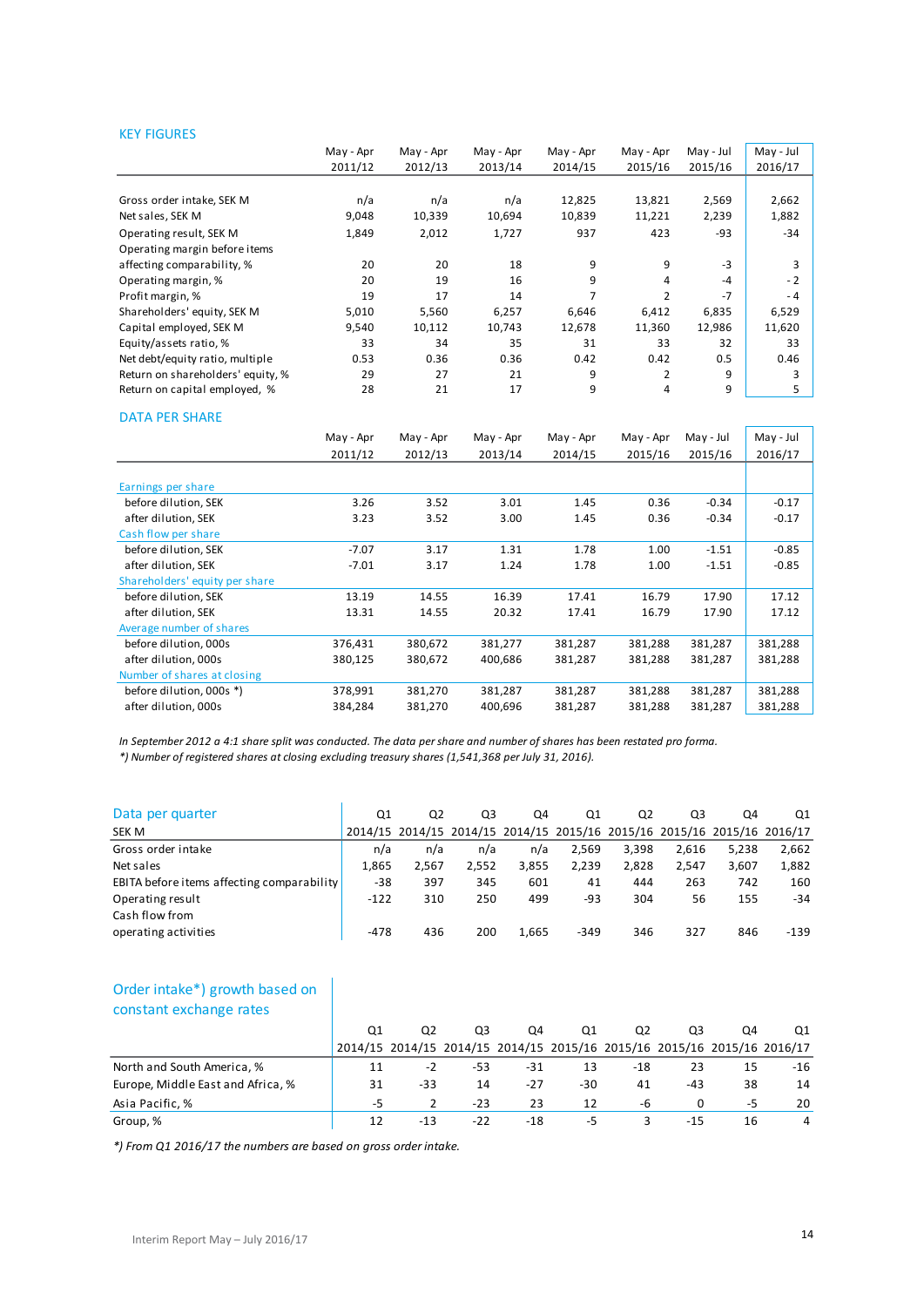## Segment reporting

Elekta applies geographical segmentation. Order intake, net sales and contribution margin for respective regions are reported to Elekta's CFO and CEO (chief operating decision makers). The regions' expenses are directly attributable to the respective region reported including cost of products sold. Global costs for R&D, marketing, management of product supply centers and Parent Company are not allocated per region. Currency exposure is concentrated to product supply centers. The majority of exchange differences in operations are reported in global costs.

#### Segment reporting

| May - Jul 2016/17                                     |               | Europe,     |              |             |           |
|-------------------------------------------------------|---------------|-------------|--------------|-------------|-----------|
|                                                       | North and     | Middle East |              |             | % of      |
| SEK M                                                 | South America | and Africa  | Asia Pacific | Group total | net sales |
| Net sales                                             | 822           | 553         | 507          | 1,882       |           |
| Regional expenses                                     | $-551$        | $-381$      | $-374$       | $-1,306$    | 69%       |
| Contribution margin                                   | 271           | 173         | 132          | 576         | 31%       |
| Contribution margin, %                                | 33%           | 31%         | 26%          |             |           |
| Global costs                                          |               |             |              | $-521$      | 28%       |
| Operating result before items affecting comparability |               |             |              | 55          | 3%        |
| Items affecting comparability                         |               |             |              | -89         |           |
| <b>Operating result</b>                               |               |             |              | $-34$       | $-2%$     |
| Net financial items                                   |               |             |              | $-51$       |           |
| Profit before tax                                     |               |             |              | $-85$       |           |
| May - Jul 2015/16                                     |               | Europe,     |              |             |           |
|                                                       | North and     | Middle East |              |             | % of      |
| SEK M                                                 | South America | and Africa  | Asia Pacific | Group total | net sales |
| Net sales                                             | 914           | 745         | 580          | 2,239       |           |
| Regional expenses                                     | $-686$        | $-586$      | $-463$       | $-1,735$    | 77%       |
| Contribution margin                                   | 228           | 159         | 117          | 504         | 23%       |
| Contribution margin, %                                | 25%           | 21%         | 20%          |             |           |
| Global costs                                          |               |             |              | $-567$      | 25%       |
| Operating result before items affecting comparability |               |             |              | $-63$       | $-3%$     |
| Items affecting comparability                         |               |             |              | $-30$       |           |
| <b>Operating result</b>                               |               |             |              | $-93$       | $-4%$     |
| Net financial items                                   |               |             |              | $-72$       |           |
| Profit before tax                                     |               |             |              | $-165$      |           |
| May - Apr 2015/16                                     |               | Europe,     |              |             |           |
|                                                       | North and     | Middle East |              |             | % of      |
| SEK M                                                 | South America | and Africa  | Asia Pacific | Group total | net sales |
| Net sales                                             | 4,005         | 3,651       | 3,565        | 11,221      |           |
| Regional expenses                                     | $-2,713$      | $-2,763$    | $-2,590$     | $-8,066$    | 72%       |
| Contribution margin                                   | 1,292         | 888         | 975          | 3,155       | 28%       |
| Contribution margin, %                                | 32%           | 24%         | 27%          |             |           |
| Global costs                                          |               |             |              | $-2,134$    | 19%       |
| Operating result before items affecting comparability |               |             |              | 1,021       | 9%        |
| Items affecting comparability                         |               |             |              | $-598$      |           |
| <b>Operating result</b>                               |               |             |              | 423         | 4%        |
| Net financial items                                   |               |             |              | $-234$      |           |
| Profit before tax                                     |               |             |              | 189         |           |
|                                                       |               |             |              |             |           |

#### 12 months rolling

|                                                       | North and     | Middle East |              |             | % of      |
|-------------------------------------------------------|---------------|-------------|--------------|-------------|-----------|
| <b>SEK M</b>                                          | South America | and Africa  | Asia Pacific | Group total | net sales |
| Net sales                                             | 3,913         | 3,459       | 3,492        | 10,864      |           |
| Regional expenses                                     | $-2,578$      | $-2,558$    | $-2,501$     | $-7,637$    | 70%       |
| Contribution margin                                   | 1,335         | 902         | 990          | 3.227       | 30%       |
| Contribution margin, %                                | 34%           | 26%         | 28%          |             |           |
| Global costs                                          |               |             |              | $-2.088$    | 19%       |
| Operating result before items affecting comparability |               |             |              | 1,139       | 10%       |
| Items affecting comparability                         |               |             |              | $-657$      |           |
| <b>Operating result</b>                               |               |             |              | 482         | 4%        |
| Net financial items                                   |               |             |              | $-213$      |           |
| <b>Profit before tax</b>                              |               |             |              | 269         |           |

Elekta's operations are characterized by significant quarterly variations in delivery volumes and product mix, which have a direct impact on net sales and profits. This is accentuated when the operation is split into segments, as is the impact of currency fluctuations between the years.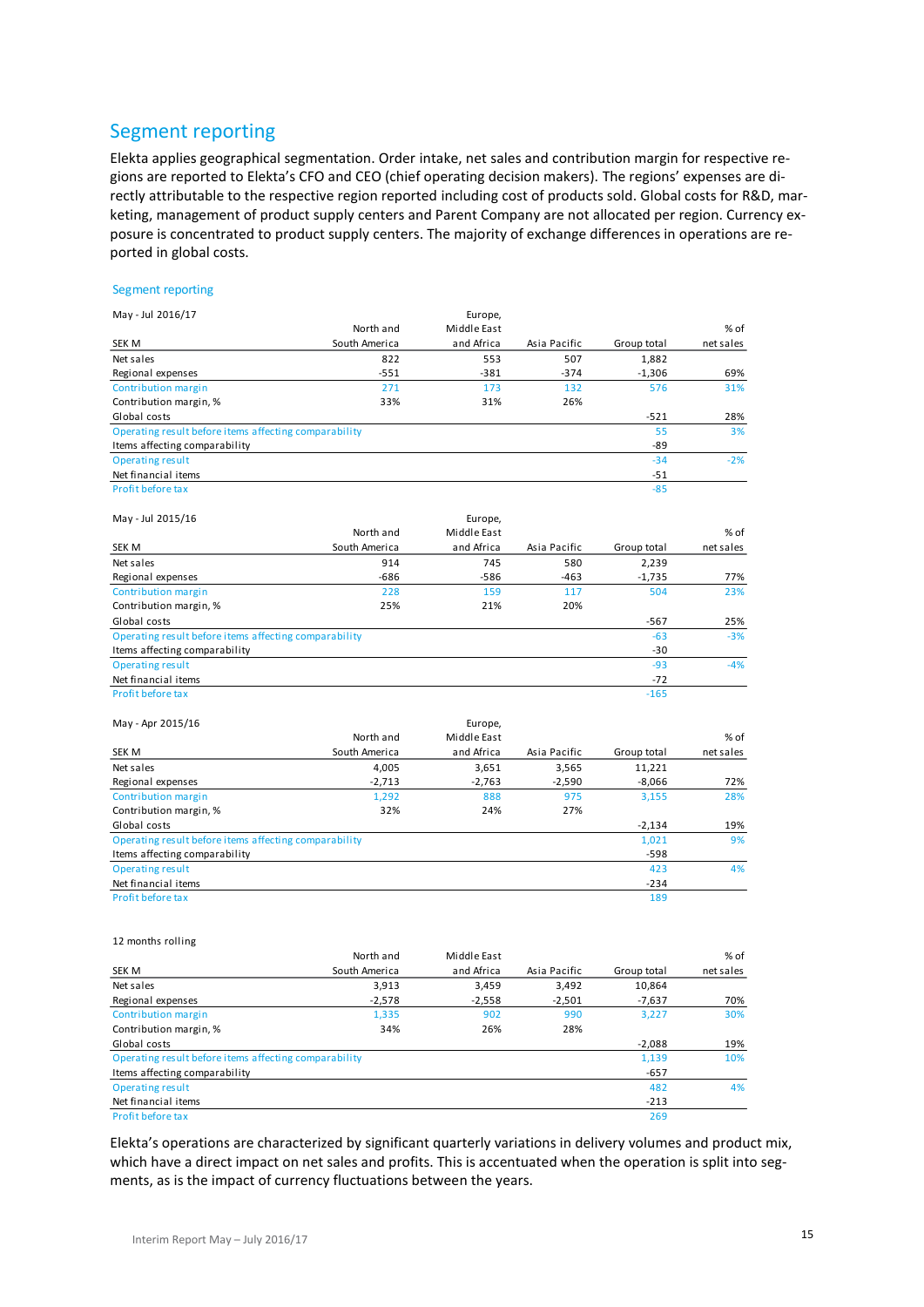### PARENT COMPANY

### INCOME STATEMENT AND STATEMENT OF COMPREHENSIVE INCOME

|                                   | May - Jul | May - Jul |
|-----------------------------------|-----------|-----------|
| SEK M                             | 2016/17   | 2015/16   |
| Operating expenses                | $-40$     | $-50$     |
| Financial net                     | 49        | $-15$     |
| Income after financial items      | 9         | $-65$     |
| Tax                               | 10        | 14        |
| Net income                        | 19        | $-51$     |
| Statement of comprehensive income |           |           |
| Net income                        | 19        | $-51$     |
| Other comprehensive income        |           |           |
| Total comprehensive income        | 19        | $-51$     |
|                                   |           |           |

### BALANCE SHEET

|                                            | Jul 31, | Apr 30,               |
|--------------------------------------------|---------|-----------------------|
| <b>SEK M</b>                               | 2016    | 2016                  |
| Non-current assets                         |         |                       |
| Intangible assets                          | 83      | 83                    |
| Shares in subsidiaries                     | 2,212   | 2,129                 |
| Receivables from subsidaries               | 2,667   | 2,662                 |
| Other financial assets                     | 74      | 73                    |
| Deferred tax assets                        | 39      | 29                    |
| <b>Total non-current assets</b>            | 5,075   | 4,976                 |
| <b>Current assets</b>                      |         |                       |
| Receivables from subsidaries               | 3,788   | 4,145                 |
| Other current receivables                  | 76      | 35                    |
| Cash and cash equivalents                  | 1,459   | 1,499                 |
| <b>Total current assets</b>                | 5,323   | 5,679                 |
| <b>Total assets</b>                        | 10,397  | 10,655                |
| Shareholders' equity                       | 2,650   | 2,631                 |
| Non-current liabilities                    |         |                       |
| Long-term interest-bearing liabilities     | 3,200   | $3,063$ <sup>*)</sup> |
| Long-term liabilities to Group companies   | 39      | 39                    |
| Long-term provisions                       | 55      | 53                    |
| <b>Total non-current liabilities</b>       | 3,294   | 3,155                 |
| <b>Current liabilities</b>                 |         |                       |
| Short-term interest-bearing liabilities    | 1,877   | $1,872$ <sup>*)</sup> |
| Short-term liabilities to Group companies  | 2,380   | 2,752                 |
| Short-term provisions                      | 19      | 29                    |
| Other current liabilities                  | 177     | 216                   |
| <b>Total current liabilities</b>           | 4,453   | 4,869                 |
| Total shareholders' equity and liabilities | 10,397  | 10,655                |

*\*) The convertible loan amounting to SEK 1,872 M, maturing April 25, 2017, was reclassified to a short-term interest-bearing liability in the annual report 2015/16. In the year-end report May - April 2015/16 the loan was presented as long-term.*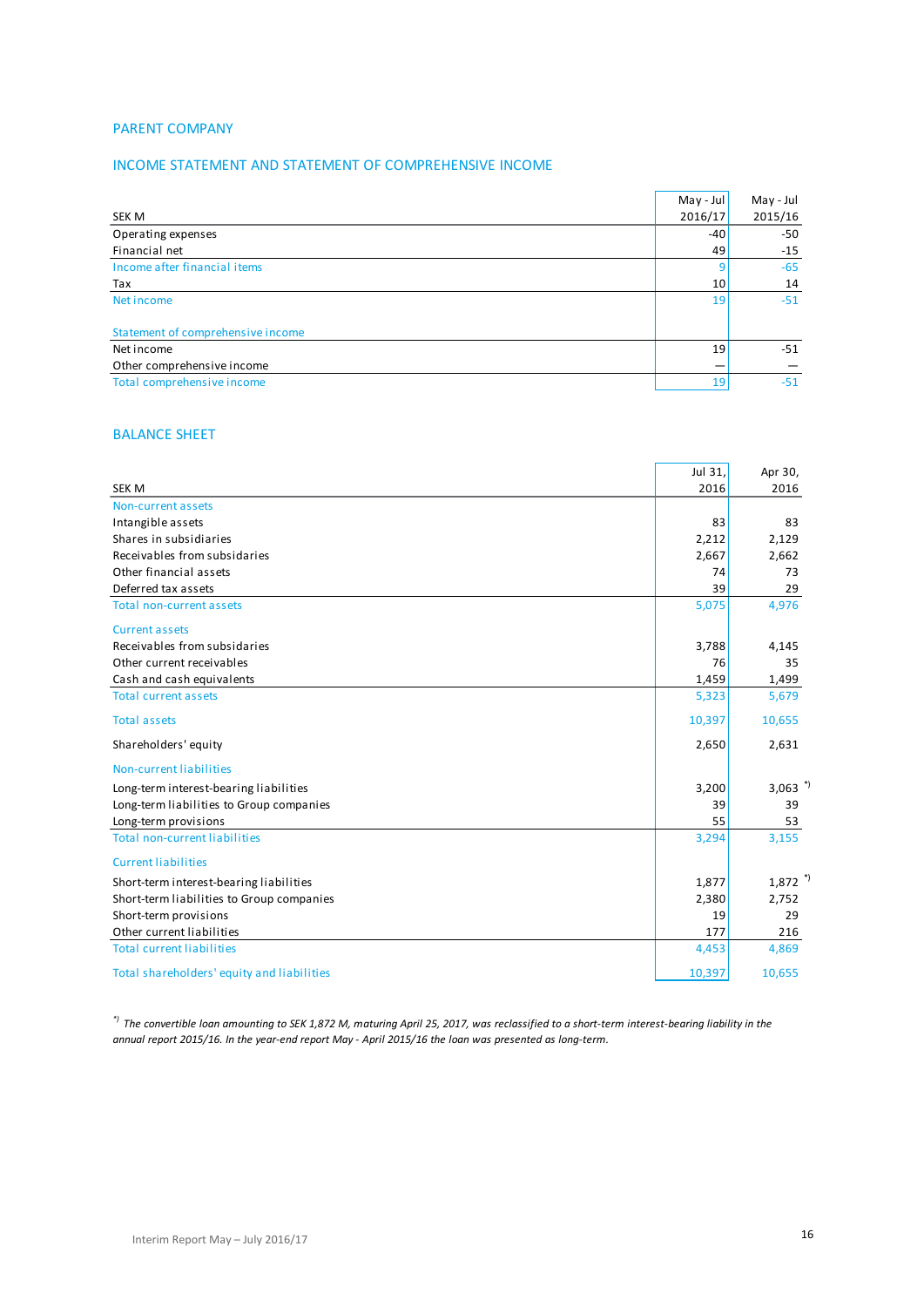## Reconciliation of non-IFRS measures

Non-IFRS measures that Elekta and other parties use when measuring Elekta's performance are referred to in this interim report. These measures are considered to provide meaningful information to management and investors when analyzing trends in the company's business. These non-IFRS measures should not be seen as substitutes, but rather as a supplement, to financial reporting measures prepared in accordance with IFRS.

Non-IFRS measures in this interim report are reconciled to IFRS measures with tabular presentations on pages 5, 6, 10 and 17. Definitions of key figures and other non-IFRS measures can be found o[n www.elekta.com/in](http://www.elekta.com/investors/financials/definitions.php)[vestors/financials/definitions.php](http://www.elekta.com/investors/financials/definitions.php) or on page 31 in the Annual Report 2015/16.

#### *Order and sales growth based on constant exchange rates*

Elekta's order intake and sales are, to a large extent, reported in subsidiaries with other functional currencies than SEK, which is the group reporting currency. In order to present order and sales growth on a more comparable basis and to show the impact of currency fluctuations, order and sales growth based on constant exchange rates are presented. The schedules below present growth based on constant exchange rates reconciled to the total growth reported in accordance with IFRS.

#### Change gross order intake

#### Q1 2016/17 vs. Q1 2015/16

| $Q + 2Q + Q$ , $Q + Q$ , $Q + 2Q + Q$ , $Q$ |                 |        |                  |       |              |     |             |    |
|---------------------------------------------|-----------------|--------|------------------|-------|--------------|-----|-------------|----|
|                                             | North and South |        | Europe, Middle   |       |              |     |             |    |
| SEK M                                       | America         |        | East, and Africa |       | Asia Pacific |     | Group total |    |
| Change constant currency                    | $-156$          | $-16%$ | 100              | 14%   | 167          | 20% | 111         | 4% |
| Currency effects                            | -25             | $-2%$  | -7               | $-1%$ | 13           | 1%  | $-19$       | 0% |
| Reported change                             | $-181$          | $-18%$ |                  | 13%   | 180          | 21% | 92          | 4% |

#### Change net sales

#### Q1 2016/17 vs. Q1 2015/16

|                          | North and South<br>America |        | Europe, Middle   |        |              |        |             |        |
|--------------------------|----------------------------|--------|------------------|--------|--------------|--------|-------------|--------|
| SEK M                    |                            |        | East, and Africa |        | Asia Pacific |        | Group total |        |
| Change constant currency | $-71$                      | -8%    | $-179$           | $-24%$ | -80          | $-14%$ | $-330$      | $-15%$ |
| Currency effects         | -21                        | $-2%$  | $-13$            | $-2%$  |              | 1%     | -27         | $-1%$  |
| Reported change          | -92                        | $-10%$ | $-192$           | $-26%$ | $-73$        | $-13%$ |             | $-16%$ |

#### Q1 2015/16 vs. Q1 2014/15

|                          | North and South |     | Europe, Middle   |     |              |        |             |     |
|--------------------------|-----------------|-----|------------------|-----|--------------|--------|-------------|-----|
| <b>SEK M</b>             | America         |     | East, and Africa |     | Asia Pacific |        | Group total |     |
| Change constant currency | 87              | 13% | 53               | 8%  | -56          | $-10%$ | 84          | 4%  |
| Currency effects         | 179             | 28% | 35               | 5%  | 76           | 14%    | 290         | 16% |
| Reported change          | 266             | 41% |                  | 13% |              | 4%     | 374         | 20% |

## *EBITA and EBITDA adjusted for items affecting comparability and bad debt losses*

EBITA and EBITDA adjusted for items affecting comparability and bad debt losses are non-IFRS measures used by management to evaluate the business. The measures are considered to assist management and investors in comparing the performance across reporting periods on a consistent basis by excluding items that are nonoperational or affect comparability. The costs adjusted for relate to group-wide restructuring programs or legal disputes as specified on page 7. Bad debt losses have been excluded as these relate to turbulence in the market that is not expected to occur on a regular basis. For a reconciliation of EBITA and EBITDA, adjusted for items affecting comparability and bad debt losses, to operating result as presented in the IFRS income statement, see page 10.